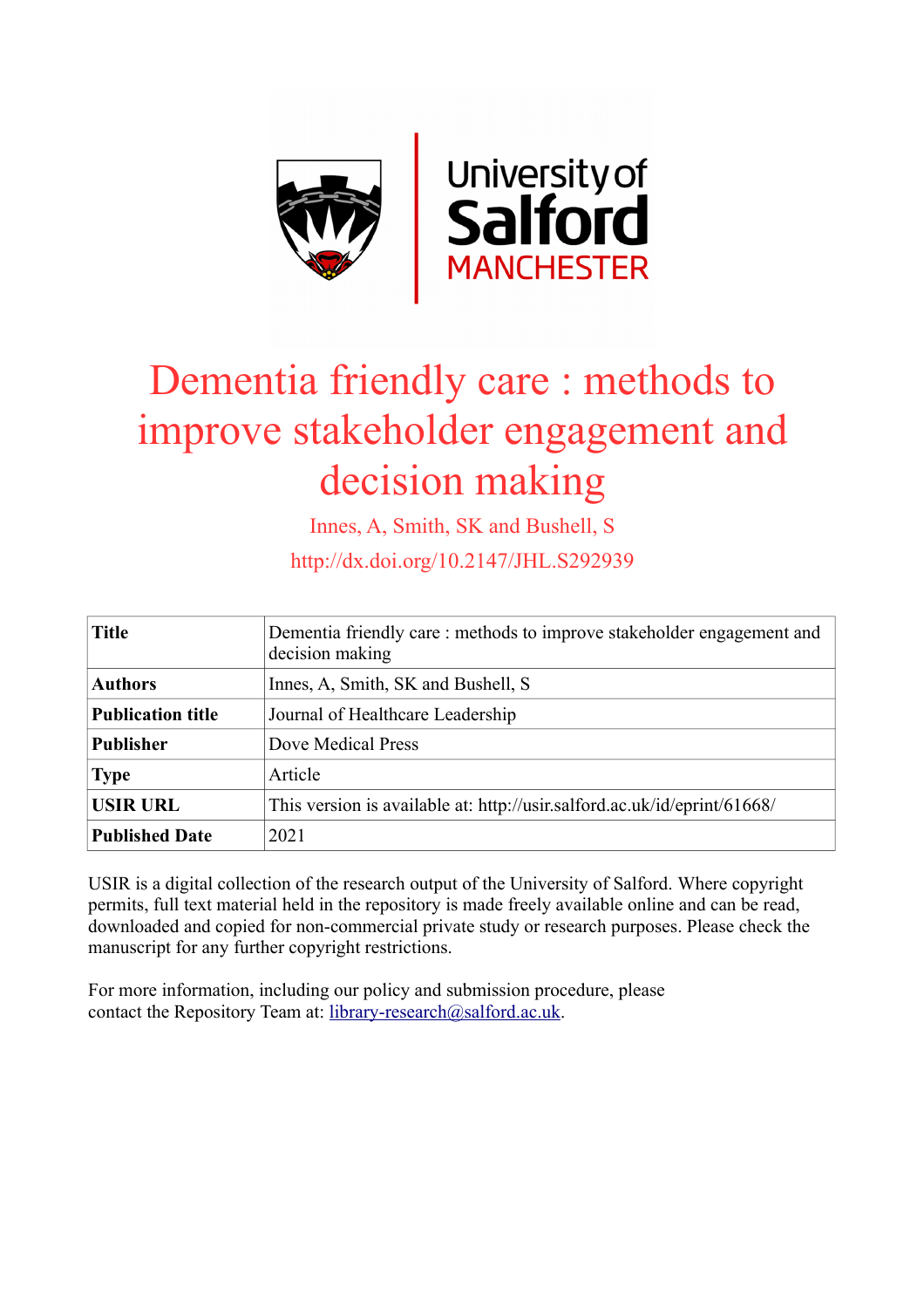#### REVIEW

## Dementia Friendly Care: Methods to Improve Stakeholder Engagement and Decision Making

### Anthea Innes<sup>®</sup> Sarah Kate Smith Sophie Bushell

Salford Institute for Dementia and Ageing, School of Health and Society, University of Salford, Salford, UK

Abstract: Dementia friendly (DF) is a term that has been increasingly used in the international literature to describe approaches that include and involve people living with dementia within their communities and wider society. How to support the involvement of people living with dementia to achieve dementia friendly care or support outcomes is an area that has begun to receive attention. We begin by introducing the concept of dementia friendly, the policy context and what has already been evidenced via prior reviews and conceptual discussions. We conducted a systematic review following PRISMA guidelines, resulting in the inclusion of nineteen papers that reported on the methods and approaches used to involve people living with dementia in achieving dementia friendly or supportive care outcomes. Five primary themes were identified: the potential of group-based activities to facilitate inclusion and engagement; achieving engagement in decision making; the value of developing tools to help service providers to engage those living with dementia in care decisions; the role of awareness raising and education to support the inclusion of a range of stakeholders in achieving DF support and care outcomes; the need for cultural and contextual sensitivity when seeking to engage stakeholders to achieve positive care outcomes. We conclude by considering how both the underpinning ethos of social citizenship and social inclusion need to be in place alongside a range of approaches that are adapted to fit local contexts and needs to enable the involvement of people living with dementia in achieving dementia friendly care outcomes.

**Keywords:** people living with dementia, involvement, supportive communities, inclusive, social citizenship

#### **Introduction**

<span id="page-1-4"></span><span id="page-1-3"></span><span id="page-1-1"></span><span id="page-1-0"></span>Global prevalence of dementia is high  $(50 \text{ million people currently})^1$  $(50 \text{ million people currently})^1$  and is projected to double every two decades until  $2050<sup>2</sup>$  Policy has set the directive to achieve outcomes that are "dementia friendly"<sup>[3](#page-13-2),4</sup> with  $UK<sup>5</sup>$  $UK<sup>5</sup>$  $UK<sup>5</sup>$  and international examples of dementia friendly initiatives now available.<sup>6</sup> Dementia care is complex, and self-managing dementia and navigating dementia care is challenging; therefore what dementia friendly agendas mean for the practice of dementia care is similarly complex and challenging.

<span id="page-1-2"></span>In the UK, the term dementia friendly was first used explicitly in government policy in  $2012<sup>3</sup>$  $2012<sup>3</sup>$  $2012<sup>3</sup>$  in the Prime Minister's Challenge on Dementia, where the creation of dementia friendly communities was stipulated as a government aim. Thirty countries have since been identified as working towards making their communities dementia friendly.<sup>7</sup> In their review, Hebert and Scales<sup>8</sup> identify many strands to what they term dementia friendly initiatives, including: dementia awareness

For personal use only.

<span id="page-1-5"></span>Journal of Healthcare Leadership 2021:13 183–197 **183** CODE Innes et al. This work is published and licensed by Dove Medical Press Limited. The full terms of this license are available at https://www.dovepress.com/terms.php (CO) UP and the strate in the reservent of the reserv permission for commercial use of this work, please see paragraphs 4.2 and 5 of our Terms (https://www.dovepress.com/terms.php).

Correspondence: Anthea Innes Salford Institute for Dementia and Ageing, The Dementia Hub, School of Health and Society, University of Salford, Salford, UK, M6 6PU Tel +44 0161 295 2363 Email [a.innes1@salford.ac.Uk](mailto:a.innes1@salford.ac.Uk)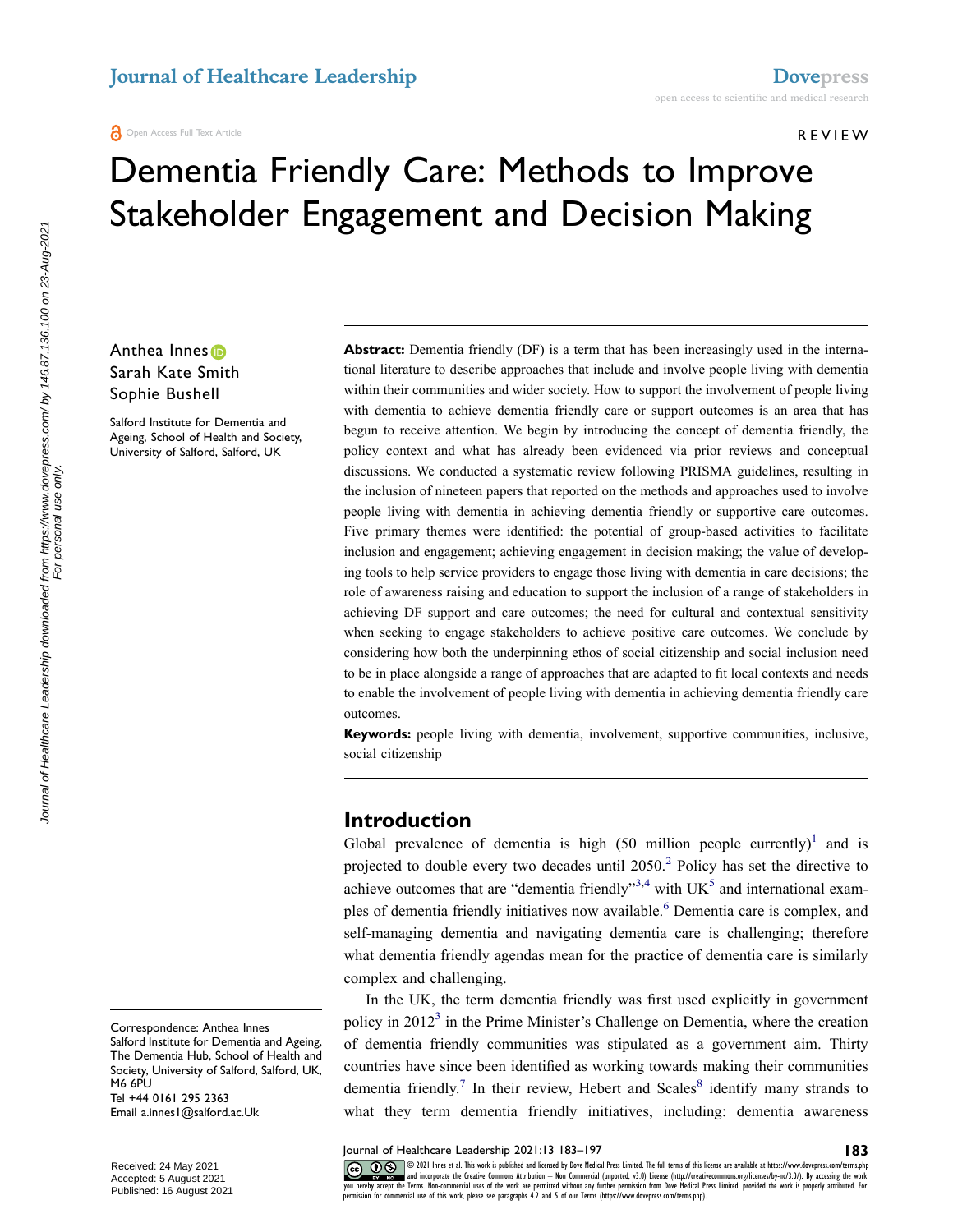education, environmental design and dementia friendly community developments. They identify both a lack of theory-based studies, although most research they reviewed appears to have person-centred principles underpinning the work, and also the relative absence of the views of people living with dementia in what is a developing and, as previously noted, a primarily qualitative research base.<sup>7</sup> Importantly this paper does not focus solely on dementia friendly care and methods to include stakeholders, but on any initiative that could be considered to include "dementia friendly" elements of work. For this paper, stakeholders are people living with dementia, care partners (family members) and care commissioners and providers.

<span id="page-2-1"></span>In a review of the concepts guiding dementia policy, via national plans, frameworks or strategies, Lin and Lewis<sup>9</sup> identify three core concepts offering ways forward for dementia policy, practice and research. Two have emerged from policy directives, as already noted: Dementia Friendly from the UK government (although there are UK regional variations with Dementia Supportive preferred) and, from the US dementia action plan, Dementia Capable; Lin and Lewis<sup>9</sup> add a third concept, Dementia Positive, that they coined from their review of the literature into the first two areas of work. The change in the language surrounding dementia is notable in the last decade<sup>[8](#page-14-2)</sup> and offers a roadmap towards what the World Health Organization and Alzheimer's Disease International<sup>[10](#page-14-4)</sup> called the normalization of dementia within society. Lin and Lewis<sup>[9](#page-14-3)</sup> argue that "dementia friendly" has at its heart a desire to include and involve those with lived experience of dementia, while "dementia capable" involves acknowledging dementia as a disability and mobilizing support and services to then promote the inclusion of people living with dementia in society as part of the disability inclusion movement. They argue that without the language of dementia positive, "defined as positivity towards dementia with an intentional emphasis on strength finding, manifesting through attitudes, beliefs, communications, and behaviors", $\frac{9}{2}$ then the goal of inclusion and normalization will be challenging to achieve. It is against this acknowledged backdrop of a change in focus and terminology, what we are calling "dementia friendly" in this paper, that our review is situated. We know that there is a change in policy directives, but what methods or techniques do we have knowledge of to achieve the involvement and inclusion of people living with dementia in the outcome of dementia friendly care or support? The focus on achieving outcomes for those living with dementia by applying the concept of dementia friendly to healthcare has been reviewed by  $\text{Lin}^7$  $\text{Lin}^7$  who argues that the inclusion of those living with dementia is one way to achieve dementia friendly healthcare settings, as are environmental design and appropriate services. Our review focuses on the former, namely methods to ensure the inclusion of people living with dementia, as our aim is to explore the methods that can be used to achieve dementia friendly care outcomes.

It is important to also recognize the related literature that seeks to include people living with dementia. Supported decision making, or shared decision making, is one way people living with dementia can be enabled to direct their care and support needs and as such is an example of dementia friendly care in action and has been the subject of recent reviews. In their review, Wied et  $al<sup>11</sup>$  found examples of methods and techniques to implement the policy directives of human rights via supported decision making. These include strategies that create a conducive environment for supported decision making and strategies that recognize the strengths and abilities of the person and avoid deficits (for example, times of day when the person is less cognitively alert). In this way this review demonstrates ways that the basic and fundamental principles of human rights declarations can be applied to support the decision-making processes in assessing and implementing the care and support needs of individuals with dementia. Similarly, the review by Geddis-Regan et  $al<sup>12</sup>$  $al<sup>12</sup>$  $al<sup>12</sup>$  aimed to identify interventions to achieve shared decision making. They found limited examples relating to feeding decisions and advance care planning as well as studies that suggested techniques to enhance communication to enable shared decision making to occur. This is important, as emotion influences the everyday decision making of people living with dementia, yet another review $13$ found little evidence around how to help regulate emotion to enable decision making and promote the wishes of those with the diagnosis in everyday care decisions around social care planning and finances. While not focused on dementia friendly outcomes per se, these three reviews $11-13$  demonstrate the possibilities that finding ways to enable the involvement of people living with dementia in decision making may have for achieving DF care.

<span id="page-2-5"></span><span id="page-2-4"></span><span id="page-2-3"></span><span id="page-2-2"></span><span id="page-2-0"></span>Another important area for achieving dementia friendly outcomes is maintaining social connections. In their review, Birt et  $al^{14}$  $al^{14}$  $al^{14}$  found that the support of others is required to enable the individual with dementia to maintain social connections and also through a range of personal strategies that individuals with dementia use to sustain their connections, including conforming to expected norms in social situations. In this way the social reserves and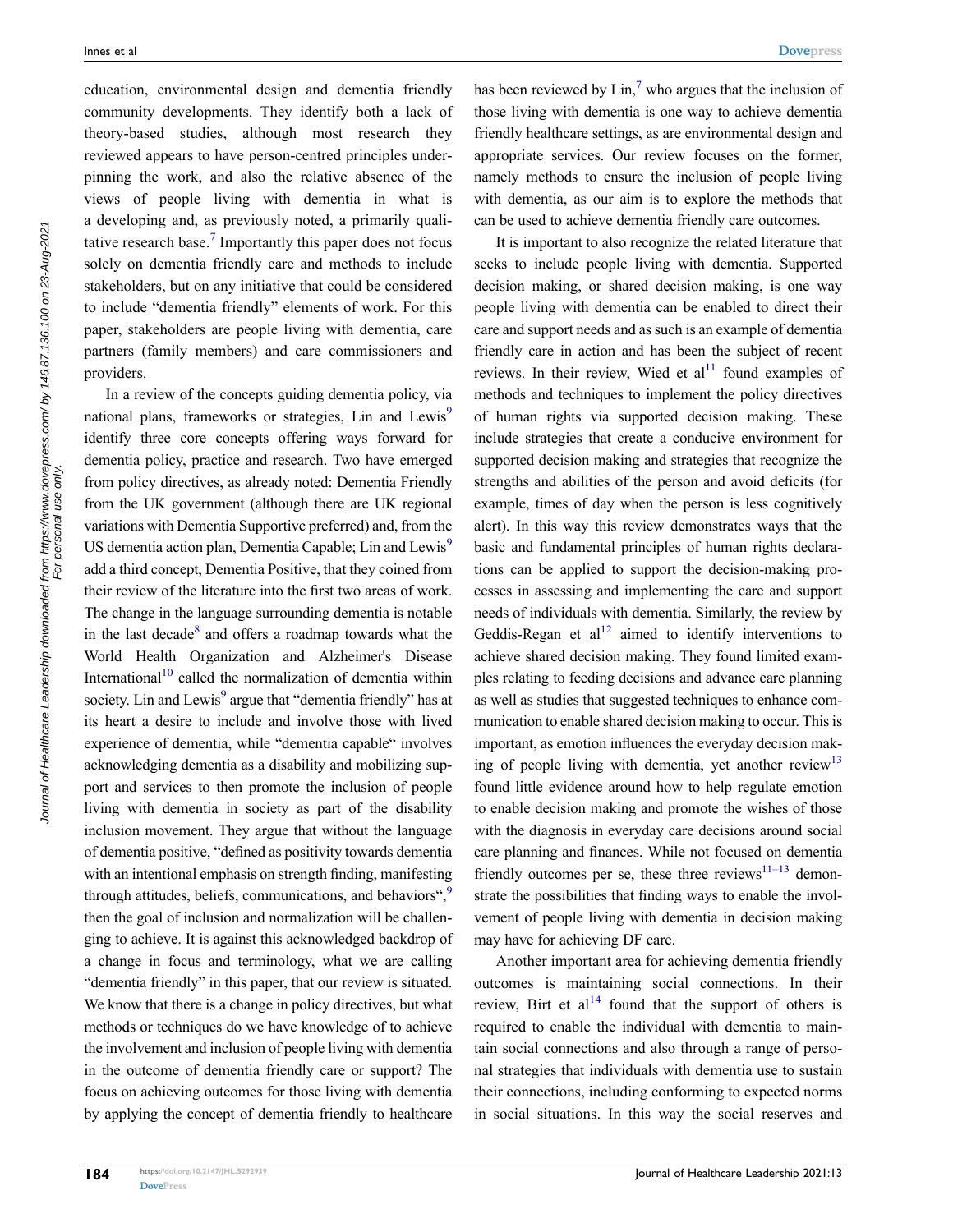competencies of people with the diagnosis are required to navigate and maintain connections, but others can also help support this process. Thus, a key element of dementia friendly care is both recognizing the individual agency and strategies people with the diagnosis employ to achieve DF outcomes, but also the critical role others have in supporting this process. A scoping review<sup>15</sup> demonstrates the possibilities, as yet under-researched and difficult to evaluate, that engaging in the arts may have for achieving what would be broadly aligned with "DF" outcomes for those living with dementia via social inclusion and connection.

<span id="page-3-1"></span><span id="page-3-0"></span>Creativity has been discussed as a method to engage those living with dementia. Bellass et  $al^{16}$  have argued that creativity needs to be understood not just as partaking in traditional cultural arts practices but also as something that takes place in the everyday. This broader understanding of everyday creativity allows for new insights into the lives of people living with dementia while also advocating for relational approaches to creativity as opposed to "individual" approaches which can erase the relationship that the person has with their creative work.

<span id="page-3-2"></span>The concept of social citizenship<sup>17</sup> as a lens to understand dementia has gained increasing popularity in the movement towards advocacy and autonomy of people living with dementia. This shift in focus has been important and includes the individual's participation and inclusion in care, research and governance. Contributing to the development of a citizenship model from an organizational studies perspective, Baldwin and Greason<sup>18</sup> discuss citizenship as a practice – something that is realized through action and in relationship to others. Introducing the concepts of midi- and micro-citizenship, the authors suggest a means to build citizenship alliances between people with dementia living in long-term care (LTC) facilities and front-line dementia care staff[.18](#page-14-12)

<span id="page-3-5"></span><span id="page-3-4"></span><span id="page-3-3"></span>Examples of involving people living with dementia/ stakeholders in research abound.<sup>19–23</sup> These papers have highlighted several important issues relating to the increasing awareness of the importance of user involvement for dementia research. Challenges include finding ways to provide people living with dementia an equal opportunity to be involved, how to reach diverse groups of people living with dementia, how to provide the necessary support when we do reach those groups and how to maximize the potential of people with dementia to contribute towards research. $^{23}$  Although the review papers we have contextualized our discussions within illustrate the plethora of evidence regarding people living with

dementia and their effective involvement in research, examples of involving people living with dementia/stakeholders to achieve dementia friendly care are less obvious and more limited. This paper focuses on examples of methods and techniques to involve stakeholders, particularly people living with dementia, in achieving dementia friendly or dementia supportive care outcomes. We also build on key concepts that shape what might be considered dementia friendly, as well as the dementia friendly literature itself.

#### **Methods**

<span id="page-3-6"></span>We conducted a systematic review following PRISMA guidelines[.24](#page-14-15) PRISMA seeks to improve the reporting of systematic reviews and meta-analyses through the use of checklists and flow diagrams (see [Figure 1](#page-4-0)). The PRISMA checklist was used to explore the characteristics of each included study focused on the aims, methods, findings, conclusions as well as our consideration of the implications of the study for dementia friendly care or support outcomes. As this systematic review was not registered, we cannot provide a registration number. A review protocol was not prepared.

#### Search Strategy

Electronic databases, MEDLINE (Health Care Systems, Nursing databases), Cumulative Index to Nursing & Allied Health Literature (CINAHL), PsycINFO (Psychology, Medicine, Psychiatry, Nursing, Sociology, Physiology and Linguistic databases), ProQuest Central (including Health and Medical, Social Sciences, Education and Humanities databases), OVID Online (Medical and Health Databases) were searched between 15th and 19th February 2021 using the search terms described in [Table 1.](#page-4-1)

The search was limited to English-language studies published between 2000 and 2021. The rationale for the selected time period (2000–2021) was to capture any work prior to the time period of when the term dementia friendly became popular in policy and practice developments from 2009; however, very little work relating to dementia friendly was found before 2009. We used the terms Stakeholder Engagement OR User Involvement OR PPI in an attempt to reduce the vast quantities of original "hits" that appeared when using search terms like "participant" and "consumer". Specifically, "participant" gave rise to many papers involving research participants and not evidence of stakeholder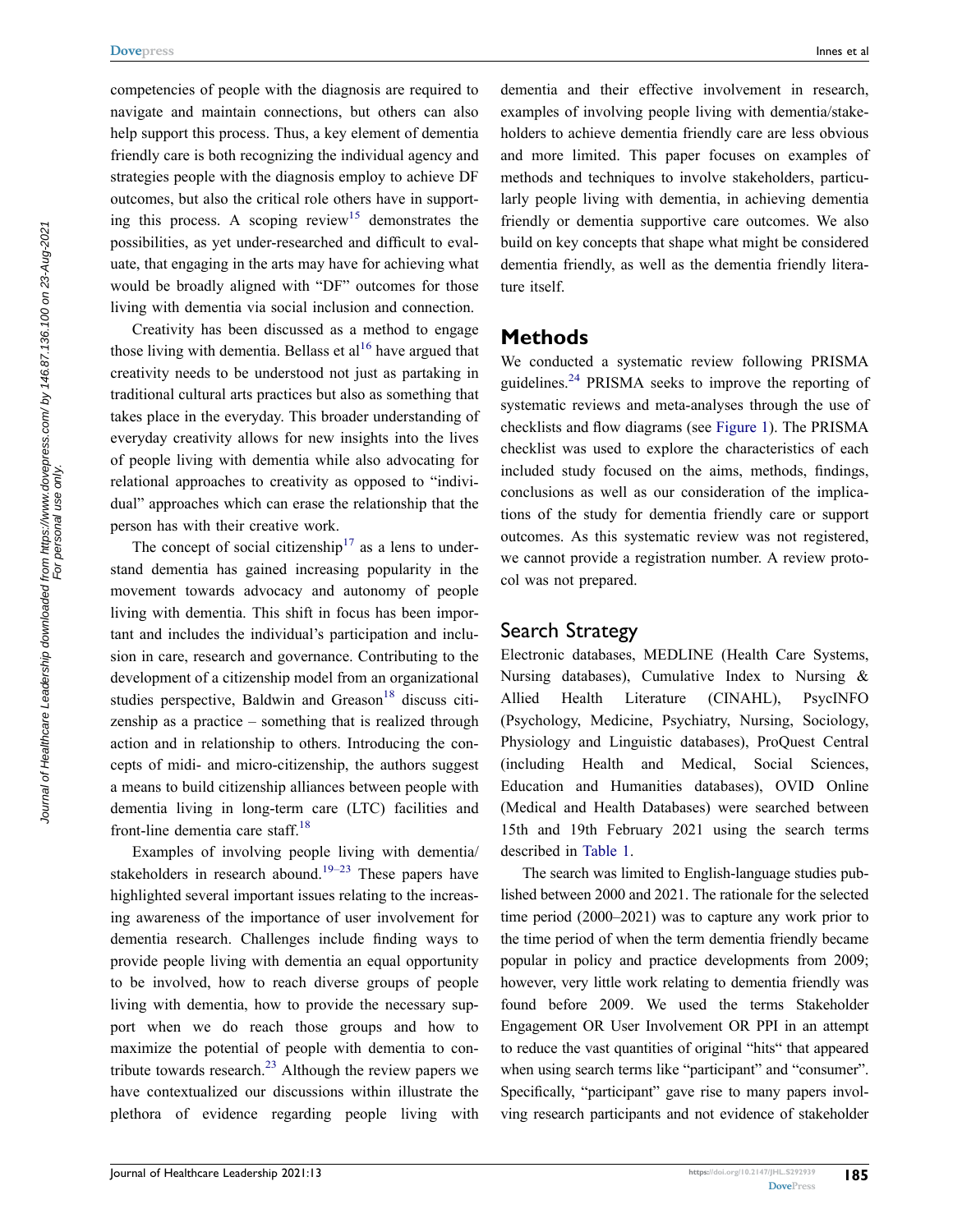<span id="page-4-0"></span>

**Figure 1** Flowchart displaying study selection according to PRISMA.

engagement or involvement which were essential search terms from the title for our review purposes.

#### Inclusion Criteria

Only published peer-reviewed original empirical articles were considered for inclusion. Excluded from review were dissertations, editorials, book chapters, book reviews, letters to

<span id="page-4-1"></span>**Table 1** Search Terms

| Dementia OR Alzheimer's<br>disease (AD)                                   | <b>NOT</b> pharmacological OR drug<br>trials OR clinical evaluation/<br>assessment OR neuroimaging |
|---------------------------------------------------------------------------|----------------------------------------------------------------------------------------------------|
| Stakeholder engagement OR<br>user involvement <b>OR PPI</b>               | <b>NOT</b> pharmacological OR drug<br>trials OR clinical evaluation/<br>assessment OR neuroimaging |
| Dementia friendly care OR<br>dementia care <b>OR</b> dementia<br>friendly | <b>NOT</b> interventions for carers                                                                |
| Decision making                                                           | <b>NOT</b> decision modelling                                                                      |
| Social citizenship <b>OR</b> activism<br><b>OR</b> human rights           | <b>NOT</b> animal rights <b>OR</b> drug<br>trials                                                  |

editors, position papers, conceptual discussions and commentaries.

### Data Extraction

After duplicates were removed, two reviewers (authors 1 and 2) conducted two independent screenings. First, the titles were screened, and then the abstracts of the remaining articles. Included papers for review were distributed equally between authors 1, 2 and 3 for data extraction. This third screening consisted mainly of one reviewer reading full-text articles (all three authors) with papers reviewed by a second member of the writing team when it was considered by the first allocated reviewer that the paper did not fit our inclusion criterion when read in full. This led to 6 fully reviewed papers being subsequently excluded. Extracted data were then verified by authors 1 and 2 and included details regarding the sample, study aims, setting/context, findings, conclusions and implications.

#### Findings

The database search resulted in 415 potentially relevant articles identified for review; 347 were immediately excluded based on title alone, duplication or not from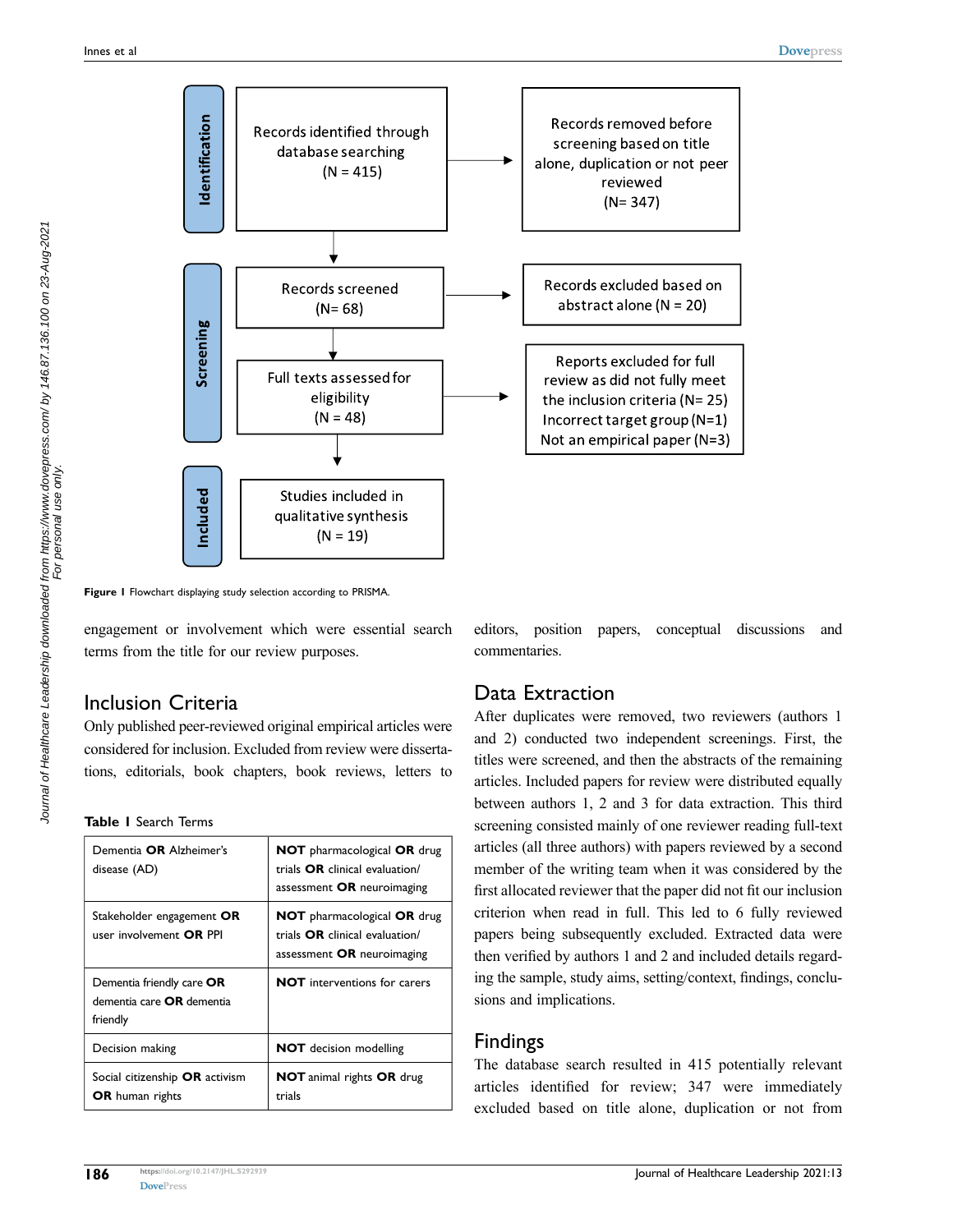peer-reviewed journals. Author 1 and 2 each reviewed half of the remaining 68 abstracts, and 20 further articles were excluded based on the abstract alone. After reviewing the abstracts, 48 full PDFs were extracted for review that met the inclusion criteria. Of the remaining 48 studies that met our inclusion criteria, 23 were further excluded from full review, as they did not meet the inclusion criteria. Twentyfive papers were fully reviewed, but on detailed reading a further six did not fully meet our criteria, thus the remaining nineteen studies are included in the present review that focus on dementia friendly care: methods to improve stakeholder engagement and decision making.

[Table 2](#page-6-0) presents the nineteen included studies that have been reviewed using 7 column headings: Lead Author and Date, Country and Setting, Methods and Participants, Aims, Findings, Conclusions and Implications for Future Involvement of People Living with Dementia (PLWD)/ Stakeholders to Achieve Dementia Friendly Care.

All studies included in the review focused on dementia friendly care and methods to involve stakeholders. Ten studies adopted a purely qualitative approach,  $25,27,30,33-35,38,39,41,42$  $25,27,30,33-35,38,39,41,42$  $25,27,30,33-35,38,39,41,42$  $25,27,30,33-35,38,39,41,42$  $25,27,30,33-35,38,39,41,42$  $25,27,30,33-35,38,39,41,42$  $25,27,30,33-35,38,39,41,42$  $25,27,30,33-35,38,39,41,42$ with nine using mixed methods.<sup>26,[28,](#page-14-23)[29](#page-14-24)[,31](#page-14-25)[,32](#page-14-26)[,36,](#page-14-27)[37](#page-14-28)[,40,](#page-14-29)[43](#page-15-2)</sup> The majority of articles  $(n=12)^{25,27-30,33-35,37-39,42}$  $(n=12)^{25,27-30,33-35,37-39,42}$  $(n=12)^{25,27-30,33-35,37-39,42}$  included multiple stakeholders, including those living with dementia; there were three studies<sup>[26](#page-14-22)[,32,](#page-14-26)[41](#page-15-0)</sup> including only people living with dementia, and others solely focused on other stakeholders, for example employers  $(n=1)$ ,<sup>43</sup> caregivers  $(n=1)$ <sup>40</sup> or health and social care professionals  $(n=2)$ <sup>31,36</sup> The papers reviewed were drawn primarily from Canada  $(n=6)$ , <sup>25–29,41</sup> and the UK  $(n=5)$ ,  $35,36,38,42,43$  $35,36,38,42,43$  $35,36,38,42,43$  $35,36,38,42,43$  $35,36,38,42,43$  with others from Ireland  $(n=2)$ ,  $31,32$  $31,32$ Australia  $(n=2)$ ,<sup>[30](#page-14-18)[,37](#page-14-28)</sup> the USA  $(n=1)$ ,<sup>40</sup> the Netherlands  $(n=1)$ ,<sup>33</sup> Sweden  $(n=1)$ <sup>34</sup> and Taiwan  $(n=1)$ .<sup>39</sup> Most studies  $(n=15)^{25-27,29-31,33-35,37-40,42,43}$  $(n=15)^{25-27,29-31,33-35,37-40,42,43}$  $(n=15)^{25-27,29-31,33-35,37-40,42,43}$  focused on engaging and including those living in the community (which included two studies focusing on attending day provision or clinics within a hospital $(35,39)$  $(35,39)$ , two studies focused on care homes settings<sup>28,32</sup> and two focused on the hospital setting.<sup>[36](#page-14-27)[,41](#page-15-0)</sup>

<span id="page-5-13"></span><span id="page-5-12"></span><span id="page-5-11"></span><span id="page-5-10"></span><span id="page-5-9"></span><span id="page-5-8"></span>A thematic analysis of the implications drawn from each paper (final column of [Table 1\)](#page-4-1) reviewed was undertaken. Author 1 identified the thematic areas, and authors 2 and 3 verified these. Five thematic areas emerged from our review.

#### The Potential of Group-Based Activities to Facilitate Inclusion and Engagement

Canadian-based studies exploring group-based activities demonstrated how social inclusion, social citizenship and partnership working principles could be enacted with <span id="page-5-3"></span><span id="page-5-2"></span><span id="page-5-0"></span>reported positive benefits for those living with dementia<sup>25–29</sup> in terms of fostering feelings of belonging and value but also in day-to-day decision making and choices. Work by Theurer et  $al^{28}$  $al^{28}$  $al^{28}$  demonstrates how groups (a music group) have been developed for use in long-stay care settings that promote inclusion in creative ways, while the work of Dupuis et  $al^{25}$  $al^{25}$  $al^{25}$  for community-dwelling people living with dementia also demonstrates how participation in a creative group helps to challenge perceptions of a lack of ability by showcasing what is still possible while living with dementia. The study by Phinney et  $al^{27}$  $al^{27}$  $al^{27}$ exploring a community group for people living with dementia demonstrates the value of normal day-to-day activities in the neighbourhood to enable the enactment of social citizenship via interactions with neighbours, children and pets. The role people living with dementia can play in driving the direction of support is set out in the work of Wiersma et al<sup>[29](#page-14-24)</sup> and Mann<sup>26</sup> who set up advisory hubs and an advisory group, respectively, where people living with dementia can work together to help agree and advocate for the direction of support they might need in the future. In these ways, groups offered a conduit to reaching principles that underpin dementia friendly care agendas.

#### <span id="page-5-4"></span>Achieving Engagement in Decision Making

<span id="page-5-7"></span><span id="page-5-6"></span><span id="page-5-5"></span><span id="page-5-1"></span>Five studies we reviewed recognized the importance of involvement in decision making about care to achieve positive DF outcomes. The Alzheimer Society of Canada Charter of Human Rights, developed with people living with dementia, $2<sup>6</sup>$  demonstrates the desire for those with the dementia diagnosis to play an active part in all decision making relating to their lives and how by working in partnership together they can achieve collective advocacy to shape future decisions about dementia care. How to achieve shared decision making in practice can be challenging for care professionals. Examples of attempts to address this in care practice by professionals can be found in Australia,<sup>[30](#page-14-18)</sup> the Netherlands<sup>33</sup> and Ireland.<sup>[31](#page-14-25),[32](#page-14-26)</sup> Groen-van de Ven et  $al^{33}$  $al^{33}$  $al^{33}$  found that shared decision making with people with dementia was possible, but that it required an adapted process. Giving potential service users and their families the opportunity of trying out services before committing to use them was one way of achieving this. In Ireland, $32$  steps to involve people living with dementia at home in their care planning decisions suggests that advocacy could have a useful role in helping social workers to take forward the expressed wishes of those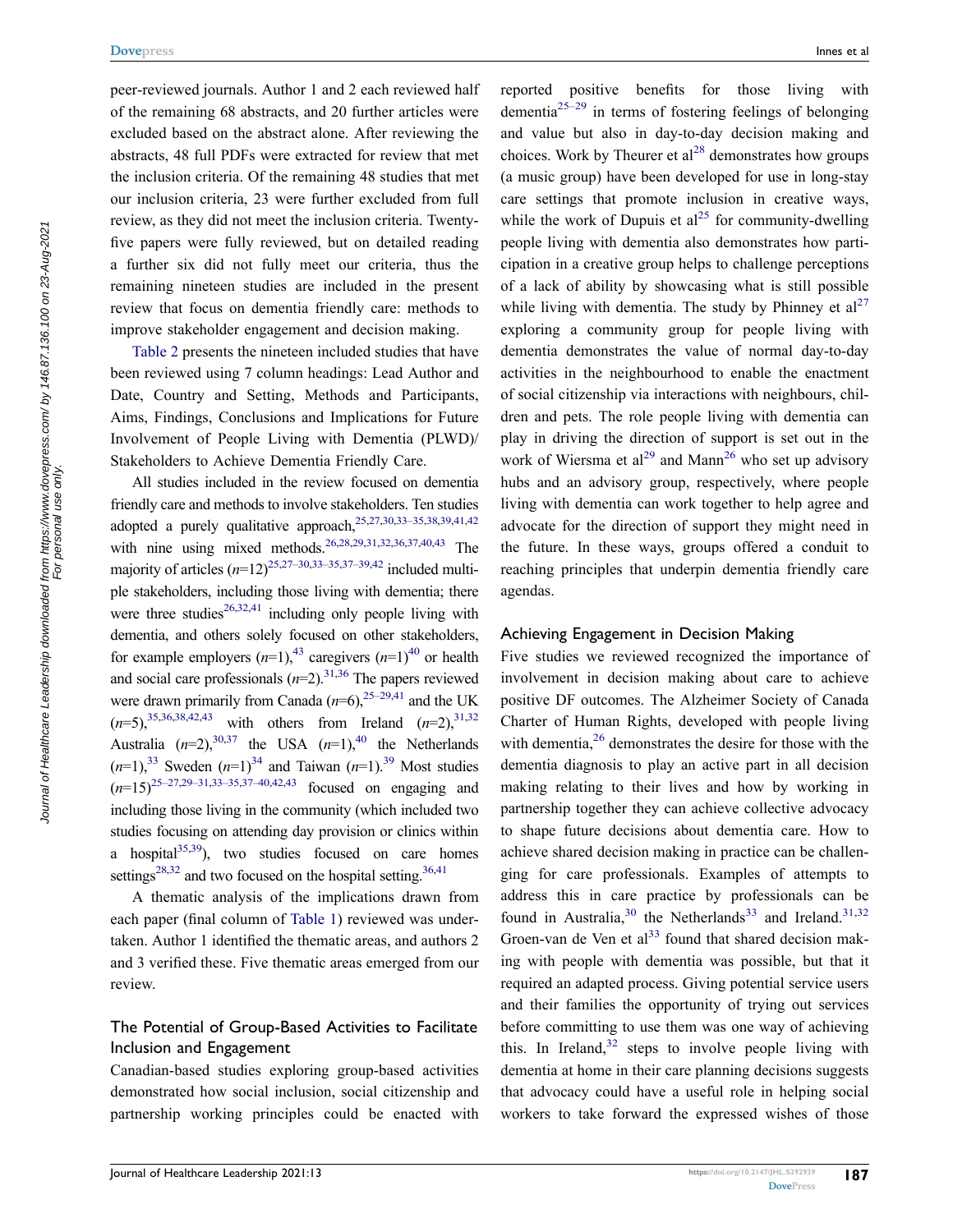#### <span id="page-6-0"></span>**Table 2** Summary of Papers Reviewed

| Lead<br>Author and<br>Date     | Country<br>and Setting                                          | Methods and<br><b>Participants</b>                                                                                                                                                                                                                                                              | Aim                                                                                                                                                                        | <b>Findings</b>                                                                                                                                                                                                                                                                                                                                                                                                              | <b>Conclusions</b>                                                                                                                                                                                                                        | <b>Implications for Future</b><br><b>Involvement of PLWD/</b><br><b>Stakeholders to Achieve DFC</b>                                                                                                                                   |
|--------------------------------|-----------------------------------------------------------------|-------------------------------------------------------------------------------------------------------------------------------------------------------------------------------------------------------------------------------------------------------------------------------------------------|----------------------------------------------------------------------------------------------------------------------------------------------------------------------------|------------------------------------------------------------------------------------------------------------------------------------------------------------------------------------------------------------------------------------------------------------------------------------------------------------------------------------------------------------------------------------------------------------------------------|-------------------------------------------------------------------------------------------------------------------------------------------------------------------------------------------------------------------------------------------|---------------------------------------------------------------------------------------------------------------------------------------------------------------------------------------------------------------------------------------|
| Bennett <sup>42</sup><br>2019  | UK.<br>Diagnostic<br>clinic                                     | Qualitative, semi-<br>structured<br>interviews with 14<br>participants (3<br>specialist nurses, I<br>support worker, 5<br>"patients", 5<br>"companions").<br>Focus group<br>involving "service<br>recipients" (2<br>PLWD), 7 "service<br>deliverers"<br>(managers, nurses,<br>support workers). | To develop a tool<br>specific to dementia<br>diagnosis delivery.                                                                                                           | Experience of<br>diagnostic delivery<br>for PLWD and<br>clinicians reported.<br>Barriers to good<br>delivery were long<br>wait times and<br>rushed delivery.<br>Suggested<br>improvements were:<br>develop supportive<br>relationship,<br>promote choice,<br>develop<br>understanding,<br>provide emotional<br>support. 2 tools<br>were developed<br>including the PLWD<br>perspective to<br>support diagnostic<br>delivery. | Provided insight into<br>the experience of<br>diagnostic delivery<br>for clinicians, PLWD<br>and CP. These tools<br>can help to improve<br>the diagnostic<br>delivery experience<br>of PLWD and<br>clinicians.                            | Such tools might offer an<br>improved dementia diagnosis<br>process by encouraging and<br>supporting PLWD to prepare.<br>Such a process may be more<br>"dementia friendly" for all<br>involved.                                       |
| Buckner <sup>38</sup><br>2019  | Dementia<br>friendly<br>communities<br>(DFC) across<br>England. | Scoping study<br>involving 284 DFC<br>initiatives.                                                                                                                                                                                                                                              | To describe the<br>characteristics of<br>DFCs across<br>England to inform<br>a national evaluation<br>of their impact on<br>the lives of those<br>affected by<br>dementia. | Among DFC<br>activities, awareness<br>raising was cited<br>most commonly,<br>some evidence of<br>involvement of<br>PLWD in<br>organizational and<br>operational aspects<br>of DFCs.<br>Approaches to<br>evaluation varied,<br>little evidence of<br>findings having<br>effected change.                                                                                                                                      | DFCs are<br>characterized by<br>variation in type,<br>resourcing and<br>activities. England<br>has policy<br>endorsement and<br>a recognition system<br>for DFCs. These can<br>be important<br>catalysts for<br>initiation and<br>growth. | To gain a better understanding<br>there is a need to move beyond<br>description of what is "good"<br>DFCs to include different settings<br>and for different populations<br>(rather than consistent self-<br>selecting).              |
| Donnelly <sup>31</sup><br>2019 | Ireland.<br>Involvement<br>of PLWD in<br>care planning.         | Online survey of<br>social workers<br>working with older<br>adults $(n=38)$ . In-<br>depth interviews<br>with social workers<br>$(n=21)$ (separate<br>cohort).<br>Social workers<br>working with older<br>adults $(n=59)$ .                                                                     | To explore how<br>older people with<br>dementia participate<br>in decision making<br>about their care.                                                                     | Predictors of care<br>involvement<br>amongst PLWD:<br>capacity,<br>paternalistic<br>approach from<br>family members,<br>need to balance risk<br>and autonomy<br>(family members and<br>professionals often<br>cautious and risk-<br>averse)<br>- SWs can be critical<br>advocates for<br>decision making.                                                                                                                    | Supported decisions<br>will only become<br>reality if effective<br>systems are put in<br>place. PLWD should<br>be encouraged to<br>participate in<br>decision making<br>about their care.                                                 | Advocacy offers opportunities for<br>PLWD to be involved in decision<br>making about their care and<br>support. Being dementia friendly is<br>about giving PLWD choice and<br>control, including choice and<br>control to take risks. |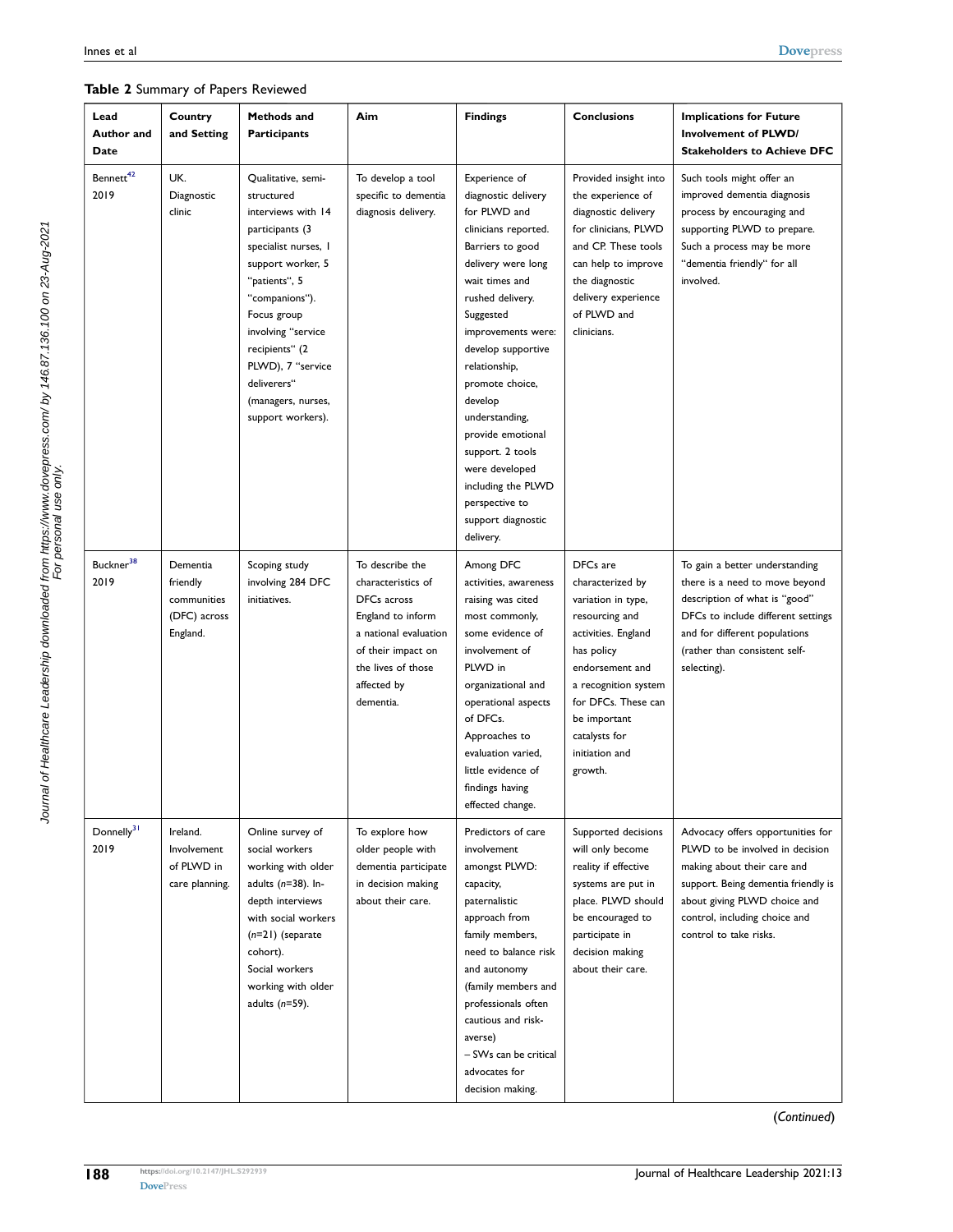#### **Table 2** (Continued).

| Lead<br>Author and<br>Date   | Country<br>and Setting                                    | Methods and<br><b>Participants</b>                                                                                                                                                                                                                                                                          | Aim                                                                                                                                                                     | <b>Findings</b>                                                                                                                                                                                                      | <b>Conclusions</b>                                                                                                                                                                                                                 | <b>Implications for Future</b><br>Involvement of PLWD/<br><b>Stakeholders to Achieve DFC</b>                                                                                               |
|------------------------------|-----------------------------------------------------------|-------------------------------------------------------------------------------------------------------------------------------------------------------------------------------------------------------------------------------------------------------------------------------------------------------------|-------------------------------------------------------------------------------------------------------------------------------------------------------------------------|----------------------------------------------------------------------------------------------------------------------------------------------------------------------------------------------------------------------|------------------------------------------------------------------------------------------------------------------------------------------------------------------------------------------------------------------------------------|--------------------------------------------------------------------------------------------------------------------------------------------------------------------------------------------|
| Dupuis <sup>25</sup><br>2016 | Canada.<br>Community-<br>based, critical<br>arts project. | Creation of<br>a research-based<br>drama challenging<br>the tragedy<br>discourse of<br>dementia.<br>Focus groups and<br>artistic reflection<br>co-created with<br>PLWD. Telephone<br>interviews<br>PLWD $(n=8)$ , family<br>members $(n=7)$ ,<br>performance artists<br>$(n=15)$ , researchers<br>$(n=7)$ . | To provide PLWD<br>a creative<br>opportunity to<br>challenge dominant<br>and oppressive<br>master narratives.<br>Enable the<br>emergence of<br>emancipatory<br>stories. | Narrative citizenship<br>offers an informative<br>way to fashion new<br>discourse of<br>citizenship and<br>dementia.                                                                                                 | When PLWD were<br>able to interrogate<br>negative discourse,<br>stigma and<br>stereotypes their<br>meaning lost<br>significance and<br>opened up<br>alternative<br>discourses of<br>possibilities through<br>mutual story telling. | Using drama to challenge the<br>negative discourse of dementia.<br>This approach has the potential to<br>be used in a wider context in the<br>community.                                   |
| Egdell <sup>43</sup> 2021    | Scotland UK.<br>Employers'<br>perspectives.               | 331 responses to<br>online employers'<br>survey and 30<br>follow-up employer<br>interviews.                                                                                                                                                                                                                 | Employers' views on<br>dementia as<br>a workplace concern<br>and the policies and<br>practices available to<br>support human<br>rights agendas for<br>PLWD.             | Dementia awareness<br>was found, but this<br>knowledge was not<br>applied to<br>employment<br>situations. Lack of<br>evidence that the<br>rights of employees<br>living with dementia<br>are consistently<br>upheld. | The rights and legal<br>position of working<br>age PLWD need<br>addressing as they<br>are consistently not<br>recognized.                                                                                                          | There is a lack of application of<br>awareness of dementia to the<br>workplace setting, and therefore<br>training for employers is needed<br>to support future action.                     |
| Goeman <sup>30</sup><br>2019 | Australia.<br>Community<br>setting.                       | Evaluation study,<br>expert working<br>group and reference<br>group of unspecified<br>numbers of people<br>living with dementia<br>and care partners,<br>aged care service<br>providers,<br>policymakers; and<br>academics.                                                                                 | To describe the co-<br>design process.                                                                                                                                  | The development of<br>a successful co-<br>design process that<br>includes PLWD and<br>care partners at all<br>stages of the<br>research process<br>and addresses their<br>individual needs.                          | Co-design provides<br>support for<br>community-dwelling<br>people to be<br>involved in the<br>research design,<br>dissemination and<br>implementation of<br>the findings.                                                          | Involving PLWD and care partners<br>in co-designing research projects<br>ensures that services/models/<br>future research reflect the<br>expressed views and opinions of<br>the consumers. |
| Grace <sup>37</sup> 2018     | Australia.<br>Social group.                               | Co-designed<br>workshops to<br>develop dementia<br>support toolkit.<br>Involved 8 PLWD<br>and carers, 13<br>members of local<br>older people social<br>groups and 22 local<br>GPs and other<br>health-service<br>providers.                                                                                 | To evaluate<br>a dementia health<br>literacy project.                                                                                                                   | A dementia support<br>kit was produced to<br>provide locally<br>relevant and useful<br>information for<br>people with<br>dementia and their<br>carers.                                                               | Co-design is<br>a valuable approach<br>to producing and<br>disseminating<br>dementia health<br>literacy resources.                                                                                                                 | Such tools may have implications<br>for future behaviours and health<br>outcomes.                                                                                                          |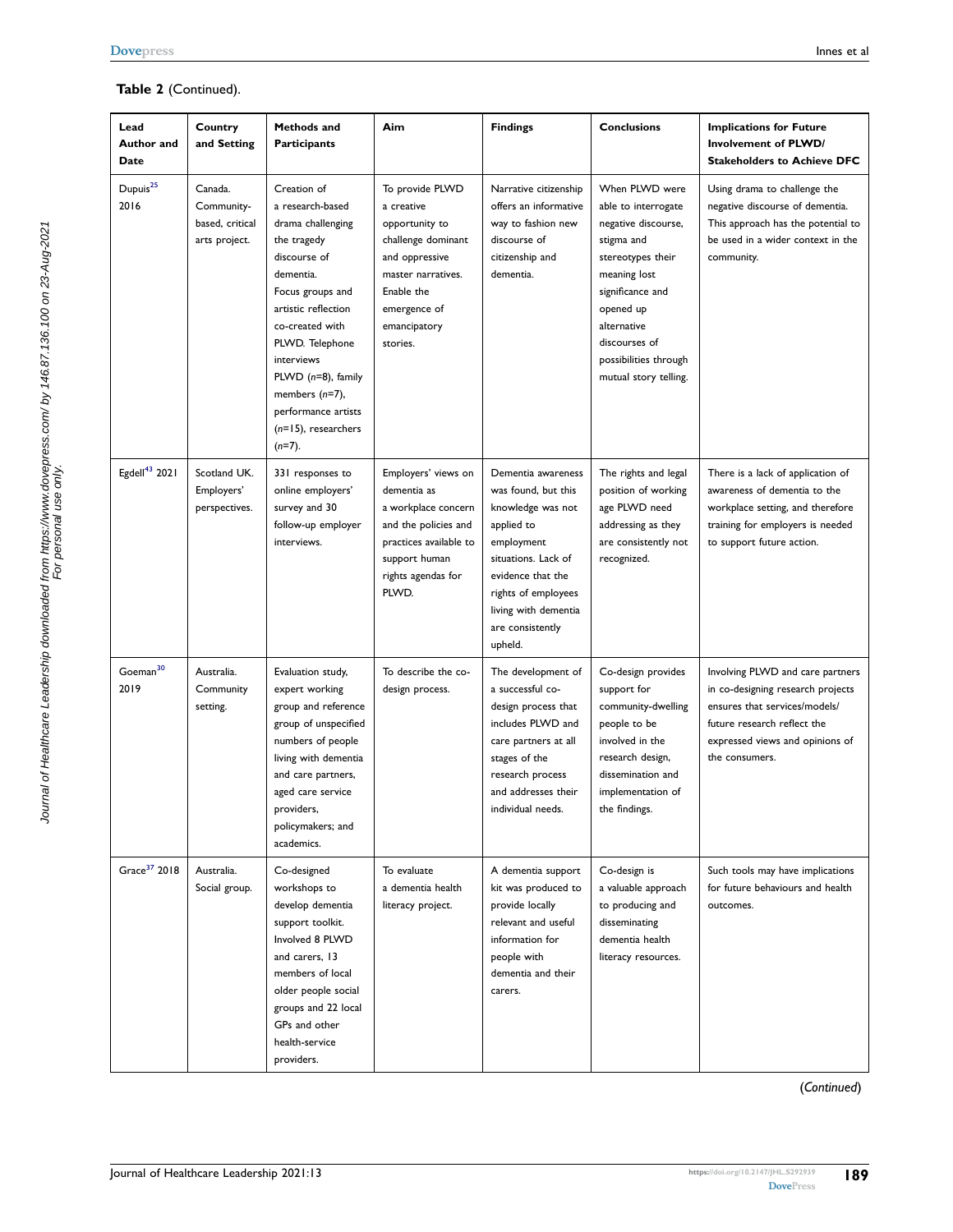| Lead<br>Author and<br>Date                | Country<br>and Setting                                                                                       | Methods and<br><b>Participants</b>                                                                                                                                                                                                                                         | Aim                                                                                                                                                                                                                      | <b>Findings</b>                                                                                                                                                                                                                                                                                                                                                     | <b>Conclusions</b>                                                                                                                                                                                                                  | <b>Implications for Future</b><br><b>Involvement of PLWD/</b><br><b>Stakeholders to Achieve DFC</b>                                                                                                                              |
|-------------------------------------------|--------------------------------------------------------------------------------------------------------------|----------------------------------------------------------------------------------------------------------------------------------------------------------------------------------------------------------------------------------------------------------------------------|--------------------------------------------------------------------------------------------------------------------------------------------------------------------------------------------------------------------------|---------------------------------------------------------------------------------------------------------------------------------------------------------------------------------------------------------------------------------------------------------------------------------------------------------------------------------------------------------------------|-------------------------------------------------------------------------------------------------------------------------------------------------------------------------------------------------------------------------------------|----------------------------------------------------------------------------------------------------------------------------------------------------------------------------------------------------------------------------------|
| Groen-Van<br>De Ven <sup>33</sup><br>2017 | Netherlands.<br>Community<br>settings and<br>nursing<br>homes.                                               | Qualitative,<br>prospective, multi-<br>perspective, via 244<br>interviews<br>19 people with<br>dementia (early-<br>moderate), 36 of<br>their informal<br>caregivers and 38 of<br>their professionals<br>(including<br>nurses, day-care<br>employees and case<br>managers). | To explore how<br>people with<br>dementia, their<br>informal caregivers<br>and professionals<br>participate in<br>decision making<br>about day-care and<br>to develop<br>a typology of<br>participation<br>trajectories. | Critical points were<br>expectations of day-<br>care, negotiating<br>trying out day-care,<br>trying out day-care.<br>Participatory<br>trajectories were<br>working together<br>positively<br>towards day-care,<br>bringing conflicting<br>perspectives<br>together to facilitate<br>trying out day-care<br>and not reaching<br>a commitment to try<br>out day-care. | Shared decision<br>making with people<br>with dementia is<br>possible and<br>requires an adapted<br>process of decision<br>making; trying out<br>services one way of<br>achieving this.                                             | Finding ways for people to "try<br>out" care solutions can enhance<br>involvement in decision making<br>and DFC outcomes.                                                                                                        |
| Guest <sup>40</sup> 2021                  | South<br>Carolina.<br>USA.<br>Caregivers<br>providing<br>support to<br>people living<br>in the<br>community. | 148 African-<br>American caregivers<br>participated in<br>education<br>intervention, were<br>trained and<br>completed pre- and<br>post-test<br>questionnaire.<br>34 were<br>interviewed.                                                                                   | To evaluate the<br>impact of a pilot<br>education<br>programme – In Our<br>Community,<br>Dementia Speaks.                                                                                                                | Information on<br>caregiver practice,<br>caregiver strategies,<br>caregiver quality of<br>life and patient<br>quality of life.                                                                                                                                                                                                                                      | Community<br>members reported<br>the programme<br>a success in further<br>engaging African-<br>American caregivers<br>of individuals living<br>with dementia and<br>the need for the<br>programme to be<br>revised and<br>expanded. | Cultural norms are important -<br>tailoring an education intervention<br>is one way of engaging more family<br>caregivers.                                                                                                       |
| Mann <sup>26</sup> 2020                   | Canadian<br>charter of<br>rights for<br>people living<br>with<br>dementia.                                   | Conversations<br>amongst Alzheimer<br>Society of Canada's<br>advisory group<br>members (PLWD 8).                                                                                                                                                                           | Aim to create<br>a charter to be<br>a tool to challenge<br>stigma and increase<br>awareness of<br>dementia and its<br>links to human<br>rights.                                                                          | Charter of rights:<br>To be free from<br>discrimination of any<br>kind. To benefit from<br>Canada's civil and<br>legal rights.<br>To get information<br>and support to<br>participate fully in<br>decisions.                                                                                                                                                        | The rights of PLWD<br>should be<br>recognized, and<br>people (such as<br>medical teams and<br>care staff) should be<br>made aware of this<br>charter.                                                                               | Demonstrates that PLWD can<br>work together to advocate for<br>their own rights if provided with<br>appropriate support.                                                                                                         |
| Mayrhofer <sup>35</sup><br>2018           | Community-<br>based<br>services in 2<br>UK sites.                                                            | Discussion groups<br>with PLWD,<br>interviews with<br>memory services<br>and other service<br>providers.<br>Involved 31 PLWD, 3<br>memory services<br>and 7 local service<br>providers.                                                                                    | To understand<br>priorities for service<br>planning and<br>commissioning.                                                                                                                                                | <b>Discussions</b><br>confirmed published<br>evidence on support<br>requirements, but<br>also reframed<br>priorities for<br>support and<br>suggested new<br>approaches to<br>dementia care at the<br>community level.                                                                                                                                               | Involving people<br>with young-onset<br>dementia in the<br>assessment of<br>research findings<br>provides a future<br>way for co-designing<br>accessible services.                                                                  | People living with young-onset<br>dementia can provide critical<br>opinions and perspectives on<br>research findings, service<br>provision and future policy and<br>research priorities. How to<br>develop this approach is key. |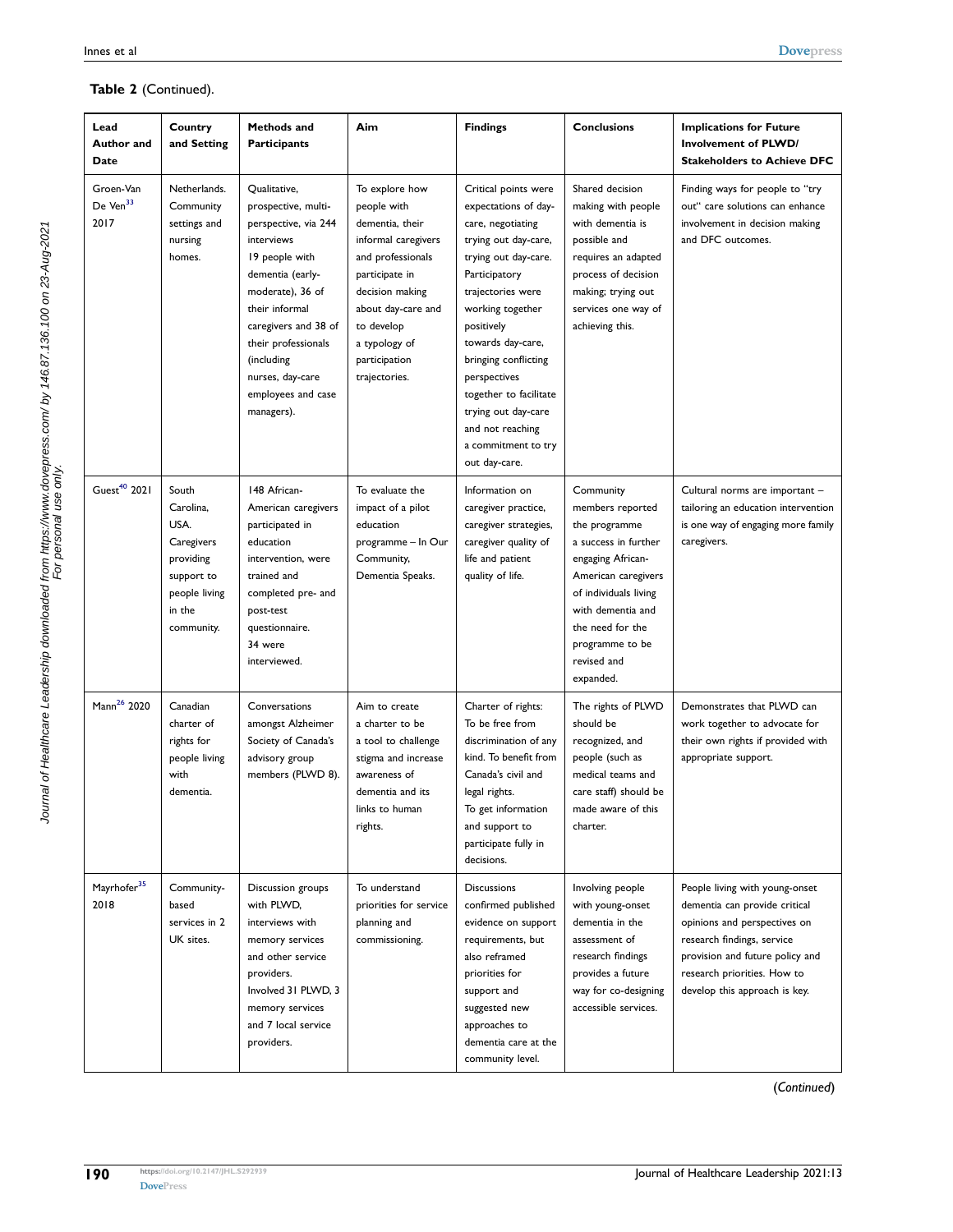#### **Table 2** (Continued).

| Lead<br>Author and<br>Date             | Country<br>and Setting                                                                              | Methods and<br><b>Participants</b>                                                                                                                                                                                   | Aim                                                                                                                                                                                            | <b>Findings</b>                                                                                                                                                                                                                                                                                                                | <b>Conclusions</b>                                                                                                                                                                                                                                                                         | <b>Implications for Future</b><br><b>Involvement of PLWD/</b><br><b>Stakeholders to Achieve DFC</b>                                                                                                                                                                                                                                                                                             |
|----------------------------------------|-----------------------------------------------------------------------------------------------------|----------------------------------------------------------------------------------------------------------------------------------------------------------------------------------------------------------------------|------------------------------------------------------------------------------------------------------------------------------------------------------------------------------------------------|--------------------------------------------------------------------------------------------------------------------------------------------------------------------------------------------------------------------------------------------------------------------------------------------------------------------------------|--------------------------------------------------------------------------------------------------------------------------------------------------------------------------------------------------------------------------------------------------------------------------------------------|-------------------------------------------------------------------------------------------------------------------------------------------------------------------------------------------------------------------------------------------------------------------------------------------------------------------------------------------------------------------------------------------------|
| Morgan-<br>Brown <sup>32</sup><br>2018 | Ireland.<br>Care homes.                                                                             | Observational study<br>design in 5 long-stay<br>residential units<br>involving 73 PWLD,<br>recording engaged<br>and non-engaged<br>behaviours using an<br>audit tool.                                                | Evaluation of the<br>Assessment Tool for<br>Occupational and<br>Social Engagement<br>(ATOSE) and<br>development of<br>definition of minimal<br>acceptable levels of<br>resident<br>engagement. | Low levels of<br>engagement<br>amongst PLWD in<br>communal areas of<br>residential care.<br>ATOSE provided<br>a simple-to-use<br>assessment of<br>engagement and can<br>be used as an audit<br>tool to assess<br>engagement.                                                                                                   | Highlights the needs<br>and the human<br>rights of residents<br>with dementia to<br>engage in everyday<br>occupations and<br>social networks.                                                                                                                                              | Not only are there implications<br>for the rights and needs to engage<br>and involve people living with<br>dementia in care homes, but also<br>there is a lack of tools to measure<br>whether attempts to do so are<br>successful.                                                                                                                                                              |
| Österholm <sup>34</sup><br>2016        | Sweden.<br>In clients'<br>own homes.                                                                | Qualitative analysis<br>of transcripts from<br>II PLWD,<br>assessment meetings<br>with social worker<br>alongside<br>complementary<br>ethnographic field<br>notes.                                                   | Investigate ways<br>PLWD practise their<br>citizenship in<br>assessment meetings<br>with social workers.                                                                                       | Participation of<br>PLWD in assessment<br>meetings varies.<br>Communication<br>problems occurred<br>in all 11 meetings,<br>eg, word finding,<br>understanding and<br>making use of<br>information. Other<br>difficulties included<br>keeping up with<br>conversation,<br>remembering<br>previous happenings<br>and repetition. | An individual's<br>dementia may affect<br>their ability to<br>contribute to<br>assessment meetings<br>and thereby<br>practise their<br>citizenship.                                                                                                                                        | Further studies are needed to<br>look at communication styles<br>amongst social workers and see if<br>and how using alternative styles<br>can promote participation.                                                                                                                                                                                                                            |
| Parke <sup>41</sup> 2017               | Canada.<br>Hospital<br>settings.                                                                    | Exploratory iterative<br>design utilizing<br>scoping literature<br>review methodology<br>exploring DF design.                                                                                                        | To report the<br>findings of<br>a knowledge<br>synthesis research<br>project on the topic<br>of dementia friendly<br>acute care (D-FAC)<br>design.                                             | Confirms the limited<br>nature of available<br>acute care design<br>evidence on<br>maximizing function.                                                                                                                                                                                                                        | Physical design<br>influences the<br>usability and activity<br>undertaken in<br>a health care space<br>and ultimately affects<br>patient outcomes.                                                                                                                                         | Knowledge about how design<br>influences PLWD in hospital<br>spaces is still lacking. Even more<br>can be learnt from PLWD<br>themselves, but this is not<br>indicated in this review.                                                                                                                                                                                                          |
| Phinney <sup>27</sup><br>2016          | Canada (BC).<br>Community<br>group (social/<br>leisure) for<br>younger<br>people (Paul's<br>group). | Ethnographic: 400+<br>hours of participant<br>observation over 58<br>sessions, fieldnotes/<br>go-along (walking)<br>interviews, walking<br>vignettes/FG and<br>data from family<br>member interviews:<br>12-15 PLWD. | To explore how<br>community-based<br>programming can<br>promote social<br>citizenship for<br>people with<br>dementia.                                                                          | The group,<br>particularly the<br>walking excursions,<br>is an act of social<br>citizenship by:<br>I. Keeping the focus<br>off dementia; 2.<br>Creating a place of<br>belonging; and<br>3. Claiming a place in<br>the community.                                                                                               | A focus on "normal"<br>leisure-based<br>activities within the<br>community in<br>a natural way.<br>Focusing on what<br>people can and want<br>to do enables social<br>citizenship to be<br>enacted in the<br>community.<br>Positioning,<br>participation and<br>community key<br>concepts. | Offers a way to contribute to DF<br>communities through involvement<br>and enacting of social citizenship<br>via engaging within the local<br>community walkways. Suggests an<br>alternative to traditional care<br>provided by health and social care<br>professionals to enable the<br>involvement and inclusion of<br>people with dementia (who are<br>relatively well and physically able). |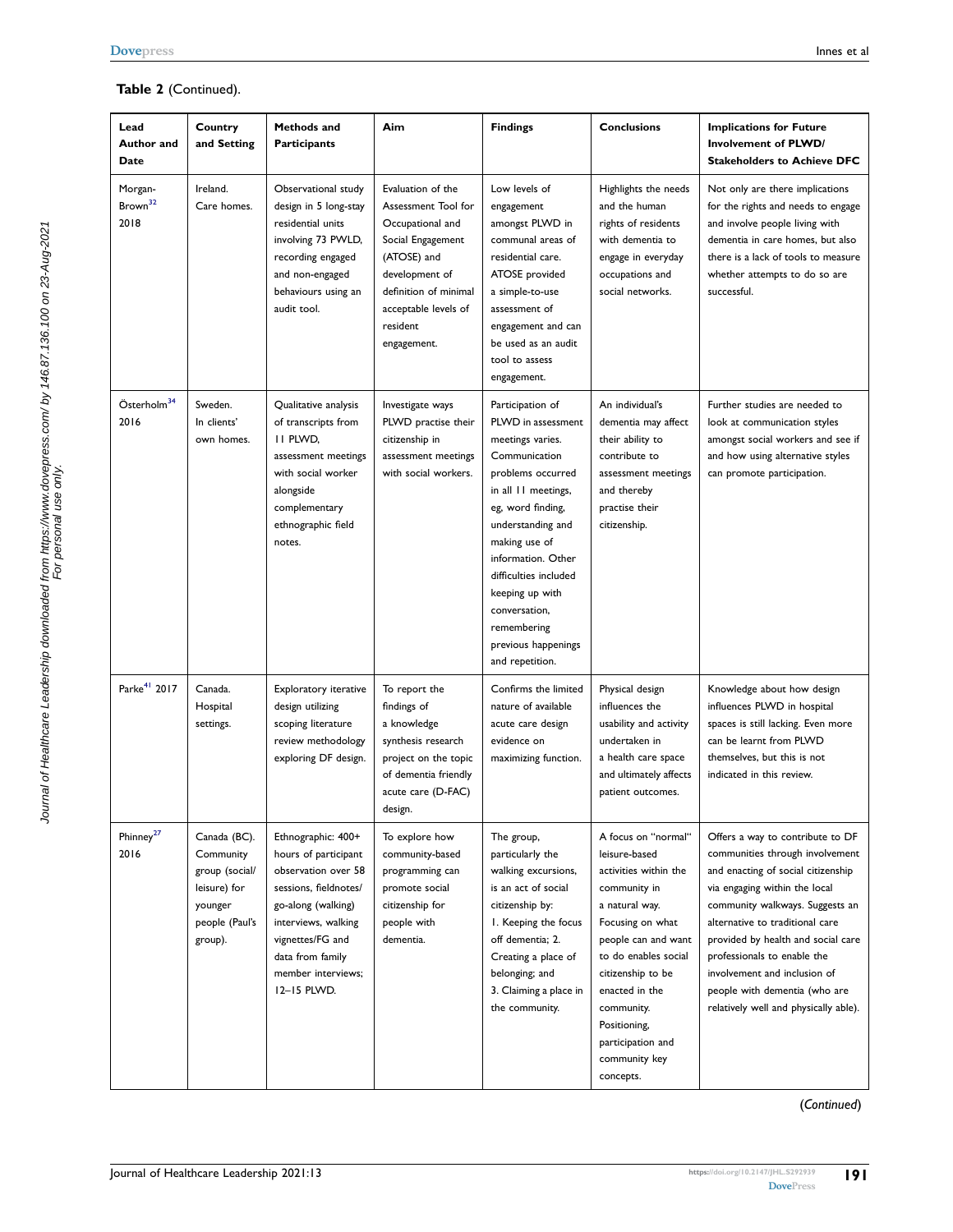#### **Table 2** (Continued).

| Lead<br>Author and<br>Date    | Country<br>and Setting                                                                                   | Methods and<br><b>Participants</b>                                                                                                                                                                                                                                          | Aim                                                                                                                                                                                                                                                                                                            | <b>Findings</b>                                                                                                                                                                                                                                                                                                                            | <b>Conclusions</b>                                                                                                                                                                                                                                                                                                                                                                                                | <b>Implications for Future</b><br>Involvement of PLWD/<br><b>Stakeholders to Achieve DFC</b>                                                                                                                                                                                                                                                                                                                                                                            |
|-------------------------------|----------------------------------------------------------------------------------------------------------|-----------------------------------------------------------------------------------------------------------------------------------------------------------------------------------------------------------------------------------------------------------------------------|----------------------------------------------------------------------------------------------------------------------------------------------------------------------------------------------------------------------------------------------------------------------------------------------------------------|--------------------------------------------------------------------------------------------------------------------------------------------------------------------------------------------------------------------------------------------------------------------------------------------------------------------------------------------|-------------------------------------------------------------------------------------------------------------------------------------------------------------------------------------------------------------------------------------------------------------------------------------------------------------------------------------------------------------------------------------------------------------------|-------------------------------------------------------------------------------------------------------------------------------------------------------------------------------------------------------------------------------------------------------------------------------------------------------------------------------------------------------------------------------------------------------------------------------------------------------------------------|
| Theurer <sup>28</sup><br>2014 | Canada (BC).<br>3 long-term<br>care homes<br>(LTCH), Java<br>music club<br>(mutual<br>support<br>group). | Mixed-methods<br>qualitative process<br>evaluation design:<br>focus groups,<br>systematic<br>observation of six<br>resident groups,<br>individual resident<br>interviews ( $n = 65$ )<br>and staff interviews<br>$(n = 7)$ of those<br>involved in the Java<br>music group. | To present and<br>describe a rationale<br>for an intervention<br>involving mutual<br>support groups in<br>LTCH; to evaluate<br>its process,<br>structure and<br>content; and to<br>provide evidence<br>that supports<br>refinement and<br>replication. Based on<br>enacting Kitwood<br>model of<br>personhood. | Group structure<br>fosters active<br>participation of<br>residents with<br>moderate-severe<br>cognitive<br>impairment.                                                                                                                                                                                                                     | This preliminary<br>study suggests that<br>mutual support<br>groups (in this case<br>a music-based<br>group) have<br>potential to offset<br>loneliness,<br>helplessness and<br>depression within<br>LTCH. Also<br>increases<br>opportunities for<br>the voices of people<br>with dementia in<br>LTCH to be heard<br>and for the focus<br>and direction to be<br>based on resident<br>wishes rather than<br>staff. | Mutual support groups (based on<br>the lava music group model)<br>provide a way to achieve dementia<br>friendly care outcomes by<br>increasing self-determination<br>by taking on leadership and making<br>choices; increasing giving and<br>receiving help, increased focus on<br>inner strengths, beliefs and<br>abilities, strengthen supportive<br>relationships with one another<br>and to increase expression of<br>challenges faced allowing<br>interpretations. |
| Waller <sup>36</sup><br>2017  | UK.<br>NHS Trusts.                                                                                       | Development, use<br>and review of<br>environmental<br>assessment tools in<br>hospital wards, care<br>homes, health<br>centres and housing<br>with care.                                                                                                                     | To develop more<br>supportive design<br>for people with<br>dementia in<br>hospitals.                                                                                                                                                                                                                           | 10,000 copies of the<br>tools have been<br>downloaded, for use<br>in hospitals, care<br>homes and hospices<br>across the UK,<br>Australia,<br>Scandinavia, Holland,<br>Germany, Brazil,<br>Canada and the<br>USA.                                                                                                                          | Using the tools led<br>to securing finance<br>to make<br>environmental<br>changes. The tools<br>were valued in<br>supporting<br>attitudinal change<br>and enabling DF<br>design in<br>refurbishment.                                                                                                                                                                                                              | The authors imply that getting<br>physical design right for people<br>with dementia is also likely to<br>enhance the experience of those<br>who live, work and visit a care<br>environment.                                                                                                                                                                                                                                                                             |
| Wiersma <sup>29</sup><br>2016 | Canada.<br>Community.                                                                                    | Participatory action<br>research (PAR) using<br>3 advisory hubs. 3<br>hubs comprising 20<br>people with<br>dementia, 13 care<br>partners and 3<br>service providers, in<br>3 locations across<br>Canada.                                                                    | To develop a self-<br>management<br>programme for<br>people with<br>dementia (grounded<br>by a citizenship lens).                                                                                                                                                                                              | Group composition<br>was important (to<br>include care<br>partners or not). 4<br>themes around this<br>core issue: creating<br>safe spaces;<br>maintaining voice<br>and being heard;<br>managing the<br>balancing act; and<br>the importance of<br>solidarity. A fifth<br>theme, the<br>recognition that<br>"one size doesn't fit<br>all". | Participating in<br>groups with other<br>PLWD can be<br>liberating,<br>empowering and<br>build confidence,<br>providing<br>opportunities for<br>growth, change and<br>development.<br>A focus on "living<br>well" and "self-<br>management",<br>a sense of solidarity<br>with others can be<br>transformative.                                                                                                    | To support social citizenship (an<br>outcome of DFC) of people with<br>dementia, researchers and<br>practitioners must pay attention<br>to these dynamics between people<br>with dementia and care partners<br>and understand the implications of<br>groups participating separately or<br>together.                                                                                                                                                                    |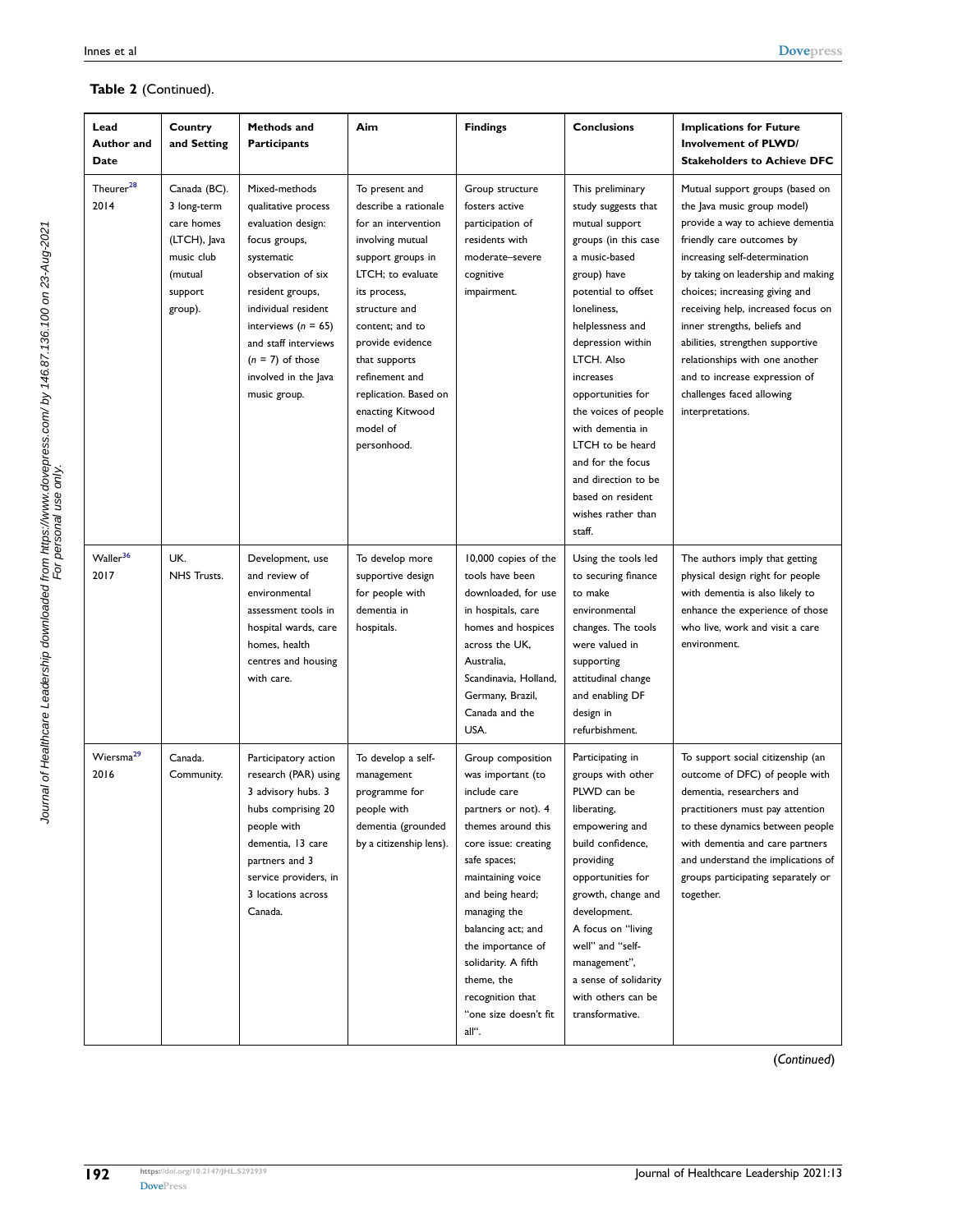| Lead<br>Author and<br>Date | Country<br>and Setting                                                                                      | <b>Methods and</b><br><b>Participants</b>                                                 | Aim                                                                                                                                                                                                      | <b>Findings</b>                                                                                                                                                                                                                                                                                                                                                                                                                                                             | <b>Conclusions</b>                                                                                                                                                                                                                                                                                            | <b>Implications for Future</b><br><b>Involvement of PLWD/</b><br><b>Stakeholders to Achieve DFC</b>                                                                                                                                                                                                                                                             |
|----------------------------|-------------------------------------------------------------------------------------------------------------|-------------------------------------------------------------------------------------------|----------------------------------------------------------------------------------------------------------------------------------------------------------------------------------------------------------|-----------------------------------------------------------------------------------------------------------------------------------------------------------------------------------------------------------------------------------------------------------------------------------------------------------------------------------------------------------------------------------------------------------------------------------------------------------------------------|---------------------------------------------------------------------------------------------------------------------------------------------------------------------------------------------------------------------------------------------------------------------------------------------------------------|-----------------------------------------------------------------------------------------------------------------------------------------------------------------------------------------------------------------------------------------------------------------------------------------------------------------------------------------------------------------|
| $Wu^{39}$ 2018             | Taipei,<br>Taiwan.<br>people living<br>in community<br>attending day-<br>care or<br>neurological<br>centre. | Qualitative<br>interviews with 16<br>people with<br>dementia and 20<br>family caregivers. | To identify dementia<br>friendly<br>communities'<br>indicators and their<br>current conditions<br>in Taiwan from the<br>perspectives of<br>people with<br>dementia and<br>dementia family<br>caregivers. | Found 8 DFC<br>indicators: DFC<br>services: DF<br>hospital; DFC<br>environment; DF<br>transportation; DF<br>stores and shops;<br>DFC members:<br>integrated dementia-<br>related information;<br>and opportunities<br>for PLWD to<br>contribute and be<br>involved in the<br>community.<br>Inclusion of those<br>with dementia not<br>expressed as<br>strongly. I PLWD<br>and 5 carers<br>expressed desire for<br>PLWD to be<br>included in the<br>community<br>activities. | Involvement of<br>people living with<br>dementia was not<br>expressed by<br>participants.<br>Strategies to try and<br>involve people are<br>needed (but they do<br>not say what these<br>might be).<br>Also need for<br>comparative<br>research that takes<br>into account<br>different cultural<br>contexts. | Importance of wider cultural<br>norms and understandings of<br>dementia evidence. Suggests<br>stigma more prevalent in Asian<br>countries and more work to do to<br>raise awareness. Also suggests age<br>friendly might be way forward,<br>things that enable all older people<br>to be active participants in society<br>and remove the focus on<br>dementia. |

**Abbreviations**: CP, care partner; PLWD, person living with dementia; DF, dementia friendly; DFC, dementia friendly care; D-FAC, dementia friendly acute care; LTCH, long-term care homes.

with dementia as part of the decision-making process. However, research has also found<sup>[33](#page-14-19)</sup> low levels of engagement in care homes that need addressing before any attempts to create opportunities for shared decision making are possible. Swedish research $34$  demonstrates the need to address the communication styles of social workers to enable better discussion and therefore involvement of the person living with dementia in care decisions. In the UK, people with young-onset dementia were asked to help evaluate service commissioning and provision.<sup>35</sup> Involving people at an early stage in the service provision process, younger or older, clearly offers an opportunity for enhanced involvement in decisions on care and support.

#### The Value of Developing Tools to Help Service Providers to Engage Those Living with Dementia in Care Decisions

Just as group participation could foster an engagement in decision-making activities, the development of tools in different settings to assist health professionals and others involved in supporting the person with dementia is also

a method to promote engagement<sup>[36](#page-14-27)</sup> as well as a way to measure successful care outcomes.<sup>[38,](#page-14-20)[43](#page-15-2)</sup> Clinicians and health and social care workers could therefore benefit from tools designed to promote engagement and involvement of those living with dementia, such as Grace and Horstmanshof's<sup>37</sup> work to develop a tool that can be used to promote dementia literacy in Australian care settings (and arguably in other countries). But also, as Buckner et al<sup>38</sup> suggest, tools offer one way to help ascertain if the care and support offered deliver DF outcomes for those living with dementia and, as Bennett et  $al<sup>43</sup>$  suggest, may help to improve the experiences of the diagnostic process for those suspected of having dementia as well as the clinicians involved in diagnosing.

#### The Role of Awareness Raising and Education to Support the Inclusion of a Range of Stakeholders in Achieving DF Support and Care Outcomes

Studies focusing on dementia friendly initiatives in the  $UK<sup>38</sup>$  and Taiwan<sup>[39](#page-14-21)</sup> demonstrated the need for raising awareness of dementia within society as a whole, for the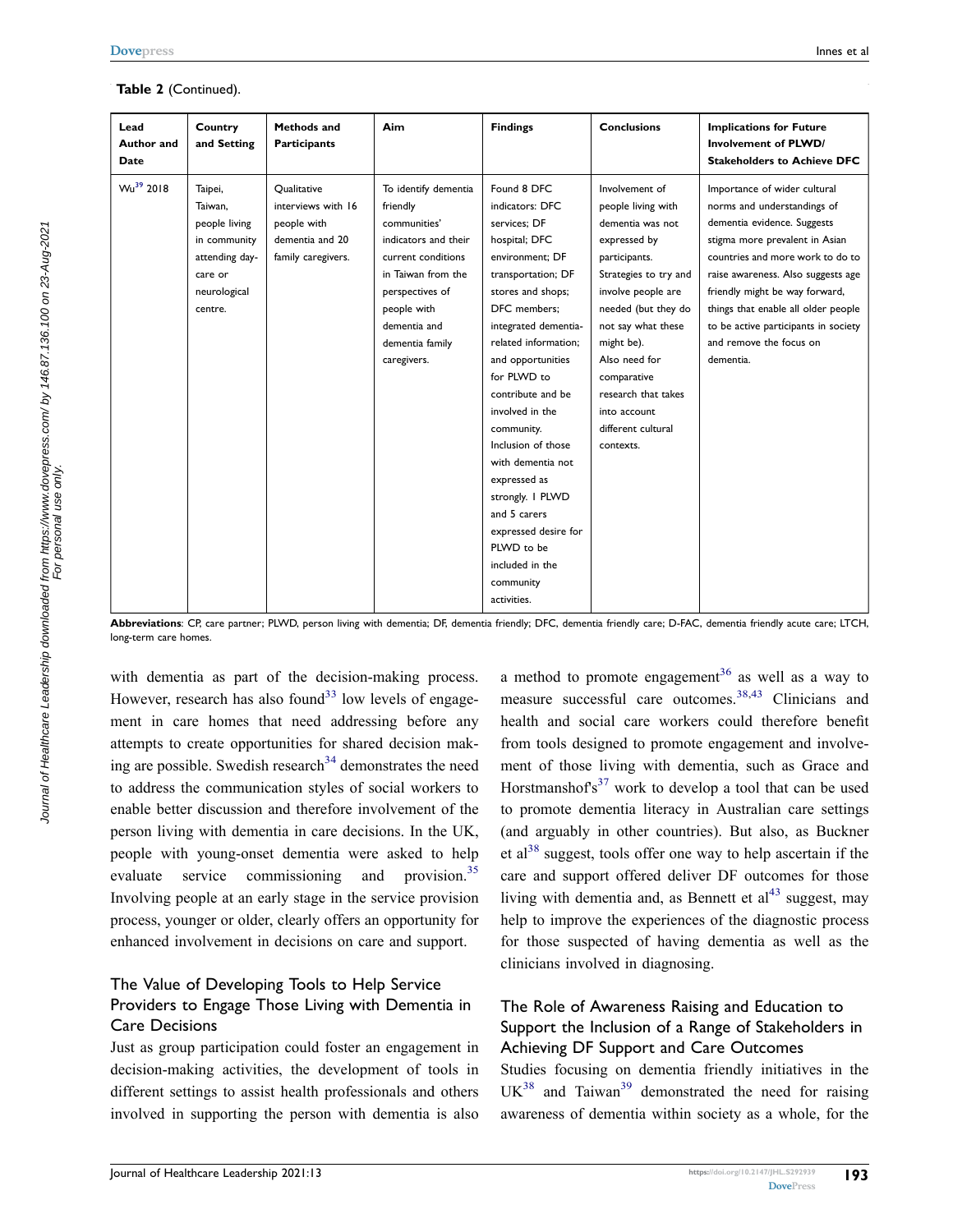goal of achieving better outcomes of those living with dementia to be a reality. Initiatives designed to provide education, such as Guest and Smith's<sup>[40](#page-14-29)</sup> presentation of work designed to enable caregivers to support their loved one with dementia, similarly, demonstrate the benefits of increasing knowledge to enable DF outcomes for the person living with dementia. Research<sup>43</sup> also demonstrates a need for education for employers to support workers with dementia, and also by implication employees with care-giving responsibilities, for the principles of human rights, as they apply to the DF movement, to be protected. Thus, awareness raising and education offer a route to improving knowledge that may then change practices that better support people living with dementia in the future.

#### The Need for Cultural and Contextual Sensitivity When Seeking to Engage Stakeholders to Achieve Positive Care Outcomes

Engaging caregivers from African-American backgrounds required cultural sensitivity,<sup>[40](#page-14-29)</sup> and as Wu et al argue<sup>39</sup> it is important to appreciate wider cultural norms and understandings of dementia where lack of awareness and understanding of dementia is prevalent. This implies a need for contextual sensitivity. This might be cultural, as in the study by Wu et al in Taiwan, including the culture of care in hospitals  $36,41$  $36,41$  where it may not always be the norm to seek to involve and engage those with dementia. It is important therefore to recognize that cultural sensitivities are particularly important when implementing programmes in multi-cultural or cross-cultural settings, or more broadly when any sort of programme is implemented in a different culture or context to that in which it was developed. Focusing on enabling design features in different physical settings, whether hospital or care homes,  $36,41$  $36,41$ may provide a practical way to enable greater engagement and participation in the day-to-day life of a care service facility for patients and residents who are accessing such services, which in turn could lead to greater involvement in dementia friendly care outcomes.

#### **Discussion**

Journal of Healthcare Leadership downloaded from https://www.dovepress.com/ by 146.87.136.100 on 23-Aug-2021 For<br>Journal of Healthcare Leadership downloaded from https://www.dovepress.com/ by 146.87.136.100 on 23-Aug-2021

Journal of Healthcare Leadership downloaded from https://www.dovepress.com/ by 146.87.136.100 on 23-Aug-2021<br>Journal of Healthcare Leadership downloaded For personal use only.

The main aim of this review was to summarize empirical studies involving people living with dementia and other stakeholders and how to achieve dementia friendly care.

It should be noted that in papers reviewed there was a lack of common language in discussion around engaging and involving people and also what it means to meaningfully include or involve different stakeholders. Groups designed to support DFC outcomes have many names; for example, in articles from Canada alone, different terms were found for groups designed to help facilitate inclusion and engagement, namely Mutual Support Groups (Java Music Group), <sup>28</sup> Advisory Hubs, <sup>29</sup> Community-Based Programming (Paul's  $\text{Club}$ )<sup>27</sup> and Advisory Group. $26$ 

Our review suggests a need to focus on the types of methods that can be used to involve and include people living with dementia in achieving dementia friendly care outcomes. Groups can be used to mobilize personhood, social citizenship by empowerment and social inclusion in various guises.<sup>25–29</sup> This raises practical questions about types of group, who should be a member, how to facilitate, how to involve and how to monitor and evaluate. In addition, practitioners can be creative in how they seek to achieve shared decision making that may achieve dementia friendly care outcomes for those living with dementia. How to engage stakeholders to achieve involvement in decision making has been argued as a way to achieve positive outcomes that we would see as dementia friendly. Trying out care solutions is one way to involve PLWD and care partners in decisions that can lead to DFC outcomes,  $33$  as is a focus on creating enhanced communication opportunities.<sup>34</sup> Adopting co-design approaches not only provides support for people living with dementia to be fully involved in the research design, but also ensures the outcomes meet the needs of the population intended.[30](#page-14-18) Thus, achieving involvement in dementia friendly outcomes may have similar methods to those outlined in the research methods literature seeking to operationalize core principles to involve people living with dementia in research.<sup>[19–23](#page-14-13)</sup>

<span id="page-12-1"></span><span id="page-12-0"></span>The review demonstrates the need for tools and measures $37,38,43$  $37,38,43$  $37,38,43$  to assist health professionals in facilitating the inclusion of stakeholders, including those with dementia, both as a practical way to involve people,  $2^0$  but also to measure the success of involvement<sup>38</sup> in terms of outcomes. It has also been suggested that tools offer a way to raise awareness and engagement. $37,44$  This mirrors research seeking to find frameworks and approaches to standardize involvement[.19](#page-14-13)[,21](#page-14-33) Future work seeking to explore dementia friendly care therefore needs the frameworks informed by principles of social inclusion, shared decision making $11,12$  $11,12$ and citizenship,  $9,17,18$  $9,17,18$  $9,17,18$  but also practical work to help practitioners know when initiatives are successful.<sup>7</sup>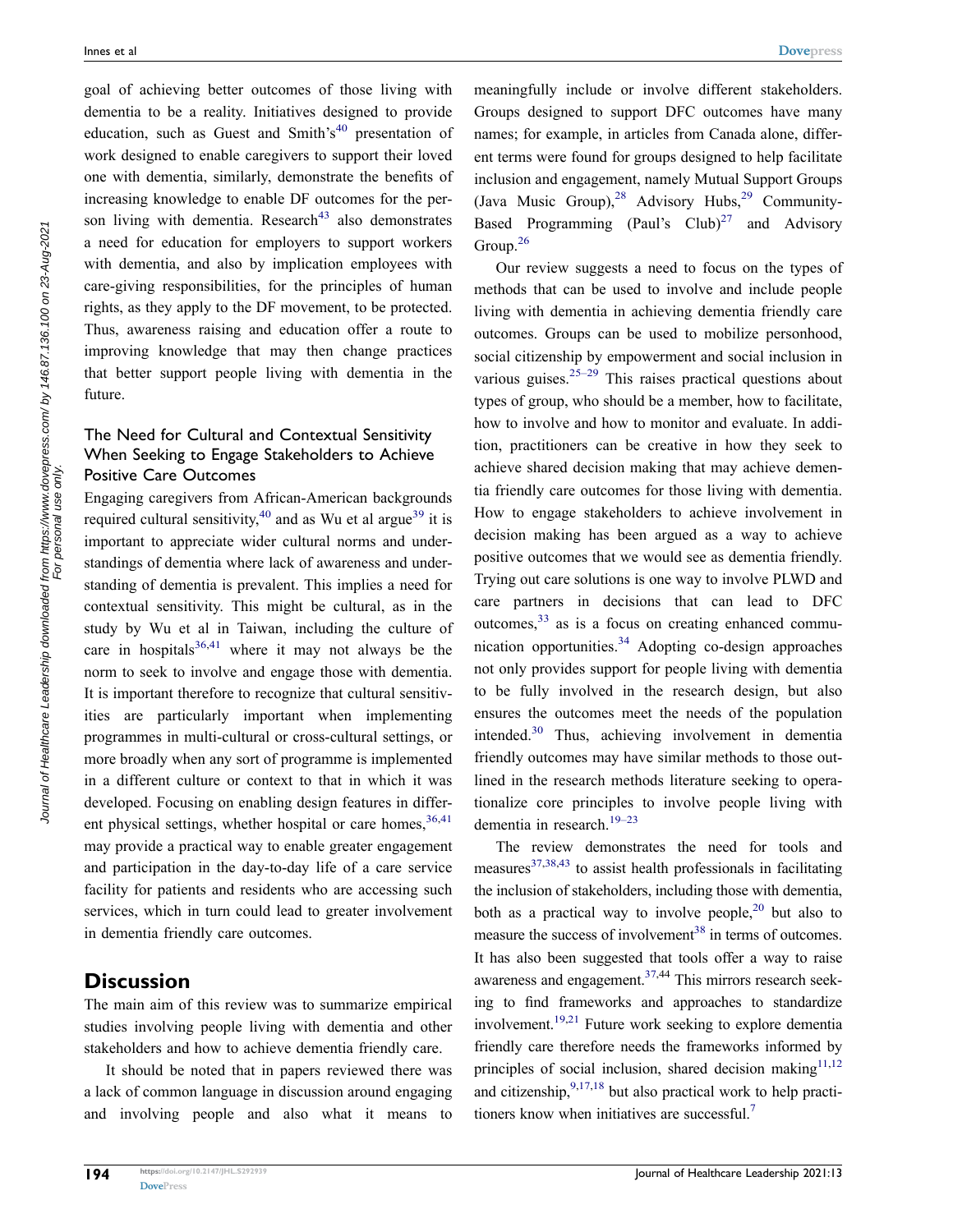Cultural differences in terms of emphasis on involvement of PLWD may link to cultural norms and values and awareness of dementia,  $39,40$  $39,40$  in particular communities such as younger people who may have distinct needs,  $35$  or have not accessed information about dementia easily before.<sup>40</sup> The context where the person lives is also important; creating environments that maximize opportunities for participation has been the focus of hospital-based research, $36,41$  $36,41$  while methods to involve people living in care homes also pose distinct challenges.<sup>[32](#page-14-26)[,33](#page-14-19)</sup>

Creative methods have been proposed in earlier reviews[,15](#page-14-9)[,16](#page-14-10) and our review found two particular examples of group work using creative methods,  $25,28$  bearing out the potential of this approach. However, other approaches, such as education interventions, are also another way of providing the tools to promote inclusion and dementia friendly out-comes as was argued by Hebert and Scales.<sup>[8](#page-14-2)</sup> Our review found education as one successful way of engaging caregivers, with appropriate cultural sensitivity for African-American caregivers, $40$  and in Scottish research a suggested approach for providing the appropriate knowledge to employers<sup>43</sup> and other health care professionals and the general public.<sup>38</sup>

There are therefore many facets to how we might further define and, most importantly, achieve the goals of dementia friendly care policy directives<sup>[3](#page-13-2)[,4](#page-13-3),6</sup> for people living in the community or in care settings.<sup>7</sup> Knowledge is growing regarding how the concept of dementia friendly<sup>[8](#page-14-2)[,9](#page-14-3)</sup> may be operationalized and also measured, but further work is required to give a full picture of dementia friendly care in practice in different cultures and contexts.

#### **Limitations**

Our findings must be considered in terms of the limitations of the included studies (nineteen only) and the review process we followed. Some relevant studies may not have been captured by the database searches or were published after the search date. The included studies were often examples of novel initiatives in particular settings and countries. The ability to generalize findings from the studies included is therefore limited. However, the studies reviewed do clearly link to conceptual and policy developments relating to "dementia friendly", and, as such, they help to advance knowledge in an area of dementia friendly research, care and support that has been limited to date. The need to include people living with dementia in achieving dementia friendly care outcomes mirrors

findings about the need for greater involvement of people living with dementia in the research process.

#### **Conclusion**

Engaging and including people living with dementia, and other stakeholders, in the quest for dementia friendly care outcomes is perhaps a natural progression from dementia friendly initiatives designed to achieve greater inclusion and integration of those living with dementia within their communities and society as a whole. Social citizenship and social inclusion are useful concepts, but they need to be operationalized within a range of approaches that are adapted to fit local contexts and needs to enable the involvement of those with dementia in achieving dementia friendly care outcomes. This review demonstrates that different methods may help attain the goal of involving people living with dementia, and other stakeholders, in achieving dementia friendly care. These include education and awareness raising initiatives, facilitating groups designed to promote and engage people living with dementia in meaningful activities that enable social citizenship to be enacted; as well as ways professionals have approached the challenge of attaining shared decision making. Tools offer a way to both measure successful outcomes, and also a mechanism for professionals to seek to engage and involve stakeholders. If such methods are developed further, then we will likely be one step closer to achieving the aim of dementia friendly care outcomes that are underpinned by social citizenship and social inclusion principles.

#### **Disclosure**

The authors report no conflicts of interest in this work.

### **References**

- <span id="page-13-0"></span>1. World Health Organization. The global network for age-friendly cities and communities. looking back over the last decade, looking forward to the next; [2018](#page-1-0). Available from: <http://apps.who.int/bookorders>. Accessed August 5, 2021.
- <span id="page-13-1"></span>2. Prince M, Wimo A, Guerchet M, Ali G, Wu Y, Prina M. World alzheimer report 2015 the global impact of dementia. alzheimer's disease international [Internet]; [2015.](#page-1-1) Available from: [https://www.](https://www.alz.co.uk/research/WorldAlzheimerReport2015.pdf) [alz.co.uk/research/WorldAlzheimerReport2015.pdf](https://www.alz.co.uk/research/WorldAlzheimerReport2015.pdf). Accessed August 5, 2021.
- <span id="page-13-2"></span>3. Department of Health. Prime Minister's challenge on dementia [Internet]. London; [2012](#page-1-2). Available from: [http://dementia.dh.gov.uk/](http://dementia.dh.gov.uk/prime-ministers-challenge-on-dementia-improvements-to-health-and-care/) [prime-ministers-challenge-on-dementia-improvements-to-health-and](http://dementia.dh.gov.uk/prime-ministers-challenge-on-dementia-improvements-to-health-and-care/)[care/.](http://dementia.dh.gov.uk/prime-ministers-challenge-on-dementia-improvements-to-health-and-care/) Accessed August 5, 2021.
- <span id="page-13-3"></span>4. Department of Health. Prime Minister's challenge on dementia 2020 [Internet]. London; [2015.](#page-1-3) Available from: [https://www.gov.uk/govern](https://www.gov.uk/government/uploads/system/uploads/attachment_data/file/414344/pm-dementia2020.pdf) [ment/uploads/system/uploads/attachment\\_data/file/414344/pm](https://www.gov.uk/government/uploads/system/uploads/attachment_data/file/414344/pm-dementia2020.pdf)[dementia2020.pdf](https://www.gov.uk/government/uploads/system/uploads/attachment_data/file/414344/pm-dementia2020.pdf). Accessed August 5, 2021.
- <span id="page-13-4"></span>5. Alzheimer's Society. *Dementia 2014: Opportunity for Change*. Alzheimer's Society; [2014](#page-1-3).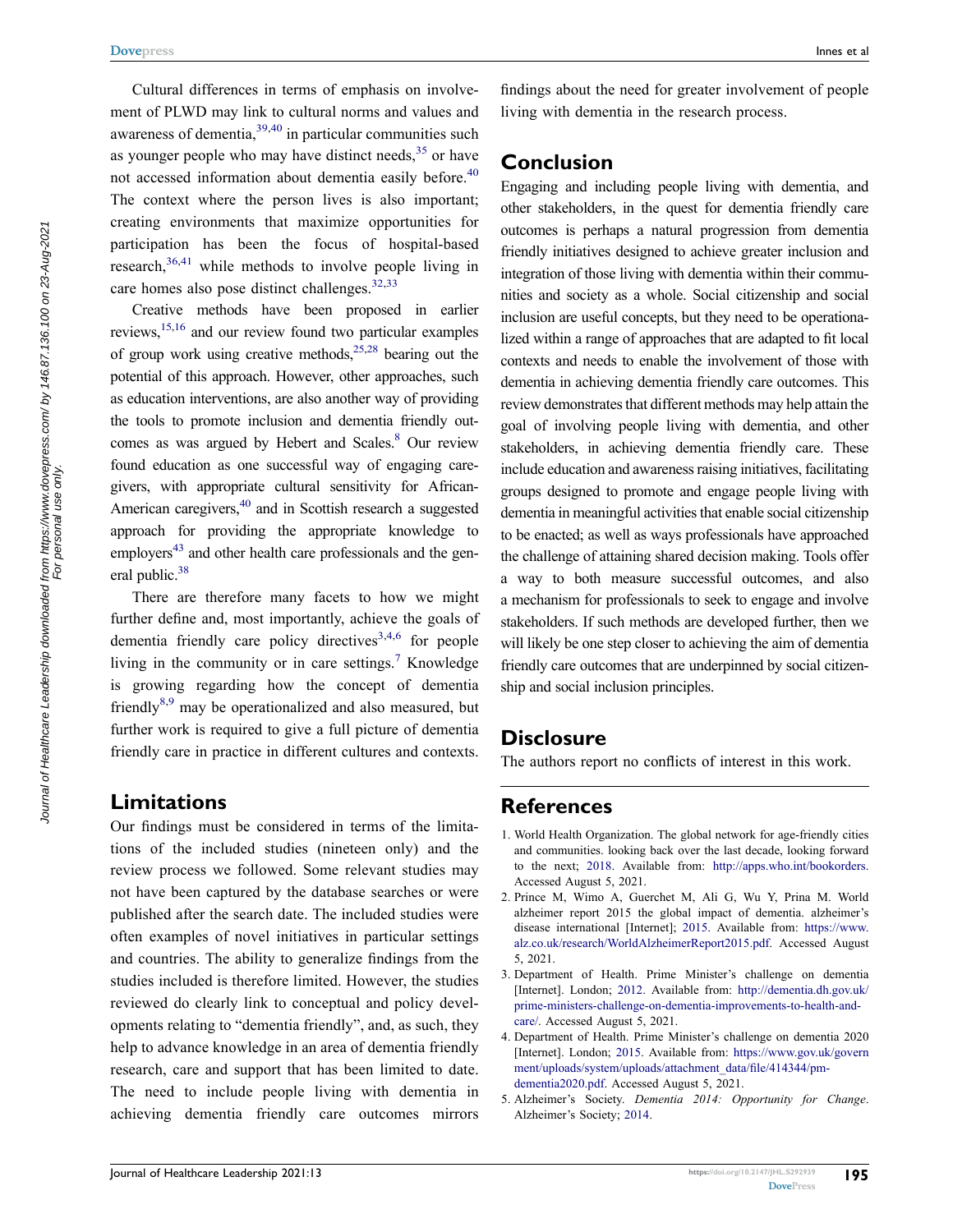- <span id="page-14-0"></span>6. Alzheimer's Disease International. Dementia Friendly Communities Global developments [Internet]. London; [2017.](#page-1-4) Available from: [https://www.alzint.org/u/dfc-developments.pdf.](https://www.alzint.org/u/dfc-developments.pdf) Accessed August 5, 2021.
- <span id="page-14-1"></span>7. Lin SY. "Dementia-friendly communities" and being dementia friendly in healthcare settings. *Curr Opin Psychiatry*. [2017](#page-1-5);30 (2):145–150. doi:[10.1097/YCO.0000000000000304](https://doi.org/10.1097/YCO.0000000000000304)
- <span id="page-14-2"></span>8. Hebert CA, Scales K. Dementia friendly initiatives: a state of the science review. *Dementia*. [2019;](#page-1-5)18(5):1858–1895. doi:[10.1177/](https://doi.org/10.1177/1471301217731433)  [1471301217731433](https://doi.org/10.1177/1471301217731433)
- <span id="page-14-3"></span>9. Lin SY, Lewis FM. Dementia friendly, dementia capable, and dementia positive: concepts to prepare for the future. *Gerontologist*. [2015;](#page-2-0)55(2):237–244. doi:[10.1093/geront/gnu122](https://doi.org/10.1093/geront/gnu122)
- <span id="page-14-4"></span>10. Alzheimer's Disease International and World Health Organisation. A public health priority [Internet]. UK; [2012.](#page-2-1) Available from: [http://](http://apps.who.int/iris/bitstream/handle/10665/75263/9789241564458_eng.pdf;jsessionid=6E0CF395F146E47D727BA5582C977E4A?sequence=1)  [apps.who.int/iris/bitstream/handle/10665/75263/9789241564458\\_](http://apps.who.int/iris/bitstream/handle/10665/75263/9789241564458_eng.pdf;jsessionid=6E0CF395F146E47D727BA5582C977E4A?sequence=1)  [eng.pdf;jsessionid=6E0CF395F146E47D727BA5582C977E4A?](http://apps.who.int/iris/bitstream/handle/10665/75263/9789241564458_eng.pdf;jsessionid=6E0CF395F146E47D727BA5582C977E4A?sequence=1) [sequence=1.](http://apps.who.int/iris/bitstream/handle/10665/75263/9789241564458_eng.pdf;jsessionid=6E0CF395F146E47D727BA5582C977E4A?sequence=1) Accessed August 5, 2021.
- <span id="page-14-5"></span>11. Wied TS, Knebel M, Tesky VA, Haberstroh J. The human right to make one's own choices - implications for supported decisionmaking in persons with dementia: a systematic review. *Eur Psychol*. [2019;](#page-2-2)24(2):146–158.
- <span id="page-14-6"></span>12. Geddis-Regan A, Errington L, Abley C, Wassall R, Exley C, Thomson R. Enhancing shared and surrogate decision making for people living with dementia: a systematic review of the effectiveness of interventions. *Heal Expect*. [2021](#page-2-3);24(1):19–32.
- <span id="page-14-7"></span>13. Perach R, Rusted J, Harris PR, Miles E. Emotion regulation and decision-making in persons with dementia: a scoping review. *Dementia*. [2020](#page-2-4);1(5):1–23.
- <span id="page-14-8"></span>14. Birt L, Griffiths R, Charlesworth G, et al. Maintaining social connections in dementia: a qualitative synthesis. *Qual Health Res*. [2020](#page-2-5);30 (1):23–42. doi:[10.1177/1049732319874782](https://doi.org/10.1177/1049732319874782)
- <span id="page-14-9"></span>15. Bazooband A, Courtney-Pratt H, Doherty K. Participatory community-based arts for older people living with dementia in the community: how are they evaluated? A scoping review. *Geriatr Care*. [2021;](#page-3-0)7(1). doi:[10.4081/gc.2021.9470](https://doi.org/10.4081/gc.2021.9470)
- <span id="page-14-10"></span>16. Bellass S, Balmer A, May V, et al. Broadening the debate on creativity and dementia: a critical approach. *Dementia*. [2018;](#page-3-1)2:147130121876090.
- <span id="page-14-11"></span>17. Bartlett R, Connor DO. From personhood to citizenship: broadening the lens for dementia practice and research. *J Aging Stud*. [2007;](#page-3-2)21:107–118. doi:[10.1016/j.jaging.2006.09.002](https://doi.org/10.1016/j.jaging.2006.09.002)
- <span id="page-14-12"></span>18. Baldwin C, Greason M. Micro-citizenship, dementia and long-term care. *Dementia*. [2016;](#page-3-3)15(3):289–303. doi:[10.1177/1471301216638762](https://doi.org/10.1177/1471301216638762)
- <span id="page-14-13"></span>19. Bethell J, Pringle D, Chambers LW, et al. Patient and public involvement in identifying dementia research priorities. *J Am Geriatr Soc*. [2018;](#page-3-4)66(8):1608–1612. doi:[10.1111/jgs.15453](https://doi.org/10.1111/jgs.15453)
- <span id="page-14-32"></span>20. Poland F, Charlesworth G, Leung P, Birt L. Embedding patient and public involvement: managing tacit and explicit expectations. *Heal Expect*. [2019](#page-12-0);22(6):1231–1239. doi:[10.1111/hex.12952](https://doi.org/10.1111/hex.12952)
- <span id="page-14-33"></span>21. Walsh M, Griffiths AW. Navigating meaningful involvement: do the 'core principles for involving people with dementia in research' offer a useful framework? *Dementia*. [2020](#page-12-1);19(1):101–106. doi:[10.1177/](https://doi.org/10.1177/1471301219876714)  [1471301219876714](https://doi.org/10.1177/1471301219876714)
- 22. Stevenson M, Taylor BJ. Involving individuals with dementia as co-researchers in analysis of findings from a qualitative study. *Dement Int J Soc Res*. 2019;18(2):701–712. doi:[10.1177/](https://doi.org/10.1177/1471301217690904)  [1471301217690904](https://doi.org/10.1177/1471301217690904)
- <span id="page-14-14"></span>23. Gove D, Diaz-Ponce A, Georges J, et al. Alzheimer Europe's position on involving people with dementia in research through PPI (patient and public involvement). *Aging Ment Heal*. [2018;](#page-3-5)22(6):723–729. doi:[10.1080/13607863.2017.1317334](https://doi.org/10.1080/13607863.2017.1317334)
- <span id="page-14-15"></span>24. Page MJ, McKenzie JE, Bossuyt PM, et al. The PRISMA 2020 statement: an updated guideline for reporting systematic reviews. *BMJ*. [2021](#page-3-6);372:2020–2021.
- <span id="page-14-16"></span>25. Dupuis SL, Kontos P, Mitchell G, Jonas-Simpson C, Gray J. Reclaiming citizenship through the arts. *Dementia*. [2016;](#page-5-0)15(3):358–380. doi:[10.1177/1471301216637206](https://doi.org/10.1177/1471301216637206)
- <span id="page-14-22"></span>26. Mann J. Canadian charter of rights for people with dementia. *Dementia*. [2020](#page-5-1);19(1):63–67. doi:[10.1177/1471301219876503](https://doi.org/10.1177/1471301219876503)
- <span id="page-14-17"></span>27. Phinney A, Kelson E, Baumbusch J, O'Connor D, Purves B. Walking in the neighbourhood: performing social citizenship in dementia. *Dementia*. [2016](#page-5-2);15(3):381–394. doi:[10.1177/](https://doi.org/10.1177/1471301216638180) [1471301216638180](https://doi.org/10.1177/1471301216638180)
- <span id="page-14-23"></span>28. Theurer K, Wister A, Sixsmith A, Chaudhury H, Lovegreen L. The development and evaluation of mutual support groups in long-term care Homes. *J Appl Gerontol*. [2014](#page-5-3);33(4):387–415. doi:[10.1177/](https://doi.org/10.1177/0733464812446866) [0733464812446866](https://doi.org/10.1177/0733464812446866)
- <span id="page-14-24"></span>29. Wiersma EC, O'Connor D, Loiselle L, et al. Creating space for citizenship: the impact of group structure on validating the voices of people with dementia. *Dementia*. [2016;](#page-5-4)15(3):414–433. doi:[10.1177/1471301216642339](https://doi.org/10.1177/1471301216642339)
- <span id="page-14-18"></span>30. Goeman DP, Corlis M, Swaffer K, et al. Partnering with people with dementia and their care partners, aged care service experts, policymakers and academics: a co-design process. *Australas J Ageing*. [2019](#page-5-5);38(S2):53–58. doi:[10.1111/ajag.12635](https://doi.org/10.1111/ajag.12635)
- <span id="page-14-25"></span>31. Donnelly S, Begley E, O'Brien M. How are people with dementia involved in care-planning and decision-making? An Irish social work perspective. *Dementia*. [2019;](#page-5-5)18(7–8):2985–3003. doi:[10.1177/](https://doi.org/10.1177/1471301218763180) [1471301218763180](https://doi.org/10.1177/1471301218763180)
- <span id="page-14-26"></span>32. Morgan-Brown M, Brangan J, McMahon R, Murphy B. Engagement and social interaction in dementia care settings. A call for occupational and social justice. *Heal Soc Care Community*. [2019](#page-5-6);27 (2):400–408. doi:[10.1111/hsc.12658](https://doi.org/10.1111/hsc.12658)
- <span id="page-14-19"></span>33. Groen-van De Ven L, Smits C, De Graaff F, et al. Involvement of people with dementia in making decisions about their lives: a qualitative study that appraises shared decision-making concerning daycare. *BMJ Open*. [2017](#page-5-7);7(11):1–13. doi:[10.1136/bmjopen-2017-018337](https://doi.org/10.1136/bmjopen-2017-018337)
- <span id="page-14-31"></span>34. Österholm JH, Hydén LC. Citizenship as practice: handling communication problems in encounters between persons with dementia and social workers. *Dementia*. [2016](#page-5-8);15(6):1457–1473. doi:[10.1177/](https://doi.org/10.1177/1471301214563959) [1471301214563959](https://doi.org/10.1177/1471301214563959)
- <span id="page-14-30"></span>35. Mayrhofer AM, Mathie E, McKeown J, Goodman C, Irvine L, Natalie Hall MW. Young onset dementia: public involvement in co-designing community-based support. *Aging Ment Health*. [2017](#page-5-9);22(8):933–941. doi:[10.1080/13607863.2017.1334038](https://doi.org/10.1080/13607863.2017.1334038)
- <span id="page-14-27"></span>36. Waller S, Masterson A, Evans SC. The development of environmental assessment tools to support the creation of dementia friendly care environments: innovative practice. *Dementia*. [2017;](#page-5-10)16(2):226–232. doi:[10.1177/1471301216635829](https://doi.org/10.1177/1471301216635829)
- <span id="page-14-28"></span>37. Grace S, Horstmanshof L. A realist evaluation of a regional dementia health literacy project. *Heal Expect*. [2019;](#page-5-11)22(3):426–434. doi:[10.1111/hex.12862](https://doi.org/10.1111/hex.12862)
- <span id="page-14-20"></span>38. Buckner S, Darlington N, Woodward M, et al. Dementia friendly communities in England: a scoping study. *Int J Geriatr Psychiatry*. [2019](#page-5-12);34(8):1235–1243. doi:[10.1002/gps.5123](https://doi.org/10.1002/gps.5123)
- <span id="page-14-21"></span>39. Wu SM, Huang HL, Chiu YC, et al. Dementia-friendly community indicators from the perspectives of people living with dementia and dementia-family caregivers. *J Adv Nurs*. [2019;](#page-5-9)75(11):2878–2889. doi:[10.1111/jan.14123](https://doi.org/10.1111/jan.14123)
- <span id="page-14-29"></span>40. Guest MA, Smith MP. In our community, dementia speaks: pilot of a person-centered training targeting African-American caregivers of persons-living with dementia (innovative practice). *Dementia*. [2021](#page-5-13);20(1):391–397. doi:[10.1177/1471301219885784](https://doi.org/10.1177/1471301219885784)